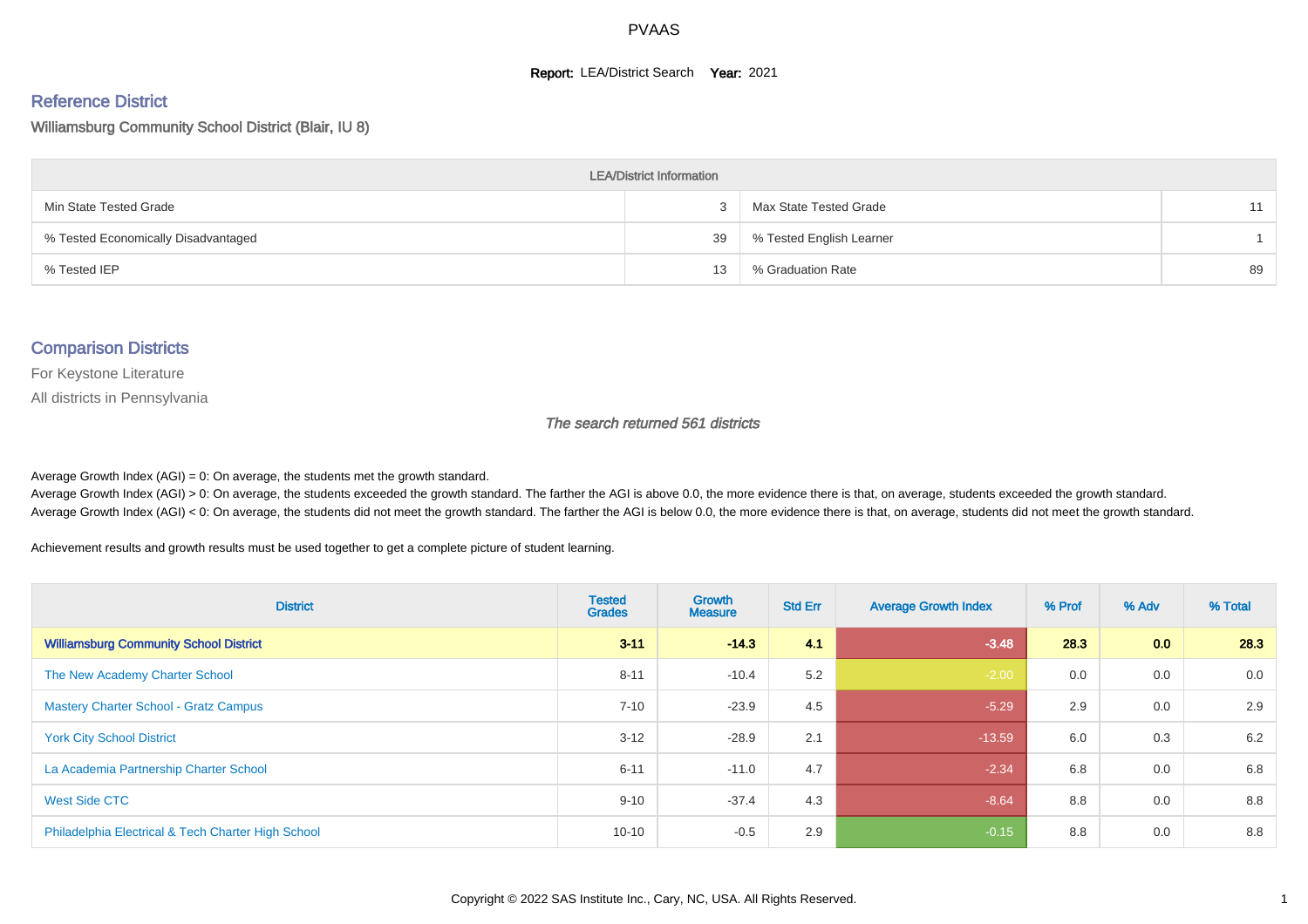| <b>District</b>                                                       | <b>Tested</b><br><b>Grades</b> | <b>Growth</b><br><b>Measure</b> | <b>Std Err</b> | <b>Average Growth Index</b> | % Prof | % Adv | % Total |
|-----------------------------------------------------------------------|--------------------------------|---------------------------------|----------------|-----------------------------|--------|-------|---------|
| <b>Williamsburg Community School District</b>                         | $3 - 11$                       | $-14.3$                         | 4.1            | $-3.48$                     | 28.3   | 0.0   | 28.3    |
| <b>Esperanza Cyber Charter School</b>                                 | $3 - 11$                       | 7.1                             | 6.1            | 1.16                        | 9.1    | 0.0   | 9.1     |
| <b>Innovative Arts Academy Charter School</b>                         | $6 - 11$                       | $-9.1$                          | 3.7            | $-2.44$                     | 9.5    | 0.0   | 9.5     |
| Propel Charter School - Braddock Hills                                | $3 - 11$                       | $-13.6$                         | 3.6            | $-3.81$                     | 9.7    | 1.6   | 11.3    |
| <b>Aliquippa School District</b>                                      | $3 - 11$                       | $-9.0$                          | 4.2            | $-2.14$                     | 11.0   | 0.0   | 11.0    |
| <b>Clairton City School District</b>                                  | $3 - 11$                       | 3.5                             | 3.7            | 0.95                        | 13.4   | 0.0   | 13.4    |
| <b>Sto-Rox School District</b>                                        | $3 - 10$                       | 6.6                             | 3.7            | 1.80                        | 13.4   | 0.0   | 13.4    |
| People For People Charter School                                      | $3 - 12$                       | 13.3                            | 5.5            | 2.43                        | 13.5   | 0.0   | 13.5    |
| <b>Propel Charter School-Montour</b>                                  | $3 - 10$                       | $-10.7$                         | 3.9            | $-2.71$                     | 13.7   | 0.0   | 13.7    |
| <b>Chester-Upland School District</b>                                 | $3 - 11$                       | $-0.3$                          | 2.7            | $-0.09$                     | 13.8   | 0.8   | 14.6    |
| <b>Dauphin County Technical School</b>                                | $9 - 11$                       | $-45.5$                         | 2.6            | $-17.72$                    | 14.4   | 2.5   | 16.9    |
| <b>Steelton-Highspire School District</b>                             | $3 - 11$                       | $-11.8$                         | 3.5            | $-3.40$                     | 14.5   | 0.0   | 14.5    |
| <b>Universal Audenried Charter School</b>                             | $9 - 11$                       | $-5.8$                          | 2.4            | $-2.40$                     | 14.6   | 0.0   | 14.6    |
| <b>Lancaster School District</b>                                      | $3 - 12$                       | $-15.8$                         | 1.5            | $-10.90$                    | 14.6   | 2.3   | 16.9    |
| Dr Robert Ketterer Charter School Inc                                 | $6 - 12$                       | 10.1                            | 5.0            | 2.04                        | 14.9   | 0.4   | 15.3    |
| <b>Sugar Valley Rural Charter School</b>                              | $3 - 11$                       | $-11.0$                         | 4.5            | $-2.46$                     | 14.9   | 0.0   | 14.9    |
| Preparatory Charter School Of Mathematics, Science, Tech, And Careers | $9 - 10$                       | $-4.0$                          | 2.5            | $-1.59$                     | 15.0   | 0.0   | 15.0    |
| <b>Harrisburg City School District</b>                                | $3 - 11$                       | $-0.4$                          | 2.1            | $-0.19$                     | 15.1   | 0.4   | 15.5    |
| Maritime Academy Charter School                                       | $3 - 10$                       | $-11.4$                         | 3.5            | $-3.29$                     | 15.2   | 0.0   | 15.2    |
| <b>Propel Charter School-Homestead</b>                                | $3 - 11$                       | $-11.7$                         | 4.1            | $-2.84$                     | 15.9   | 0.0   | 15.9    |
| Perseus House Charter School Of Excellence                            | $6 - 11$                       | $-5.2$                          | 3.0            | $-1.72$                     | 16.5   | 0.0   | 16.5    |
| <b>Tech Freire Charter School</b>                                     | $9 - 11$                       | 9.3                             | 2.9            | 3.26                        | 18.0   | 1.1   | 19.1    |
| <b>Farrell Area School District</b>                                   | $3 - 11$                       | $-10.4$                         | 4.3            | $-2.41$                     | 19.0   | 0.0   | 19.0    |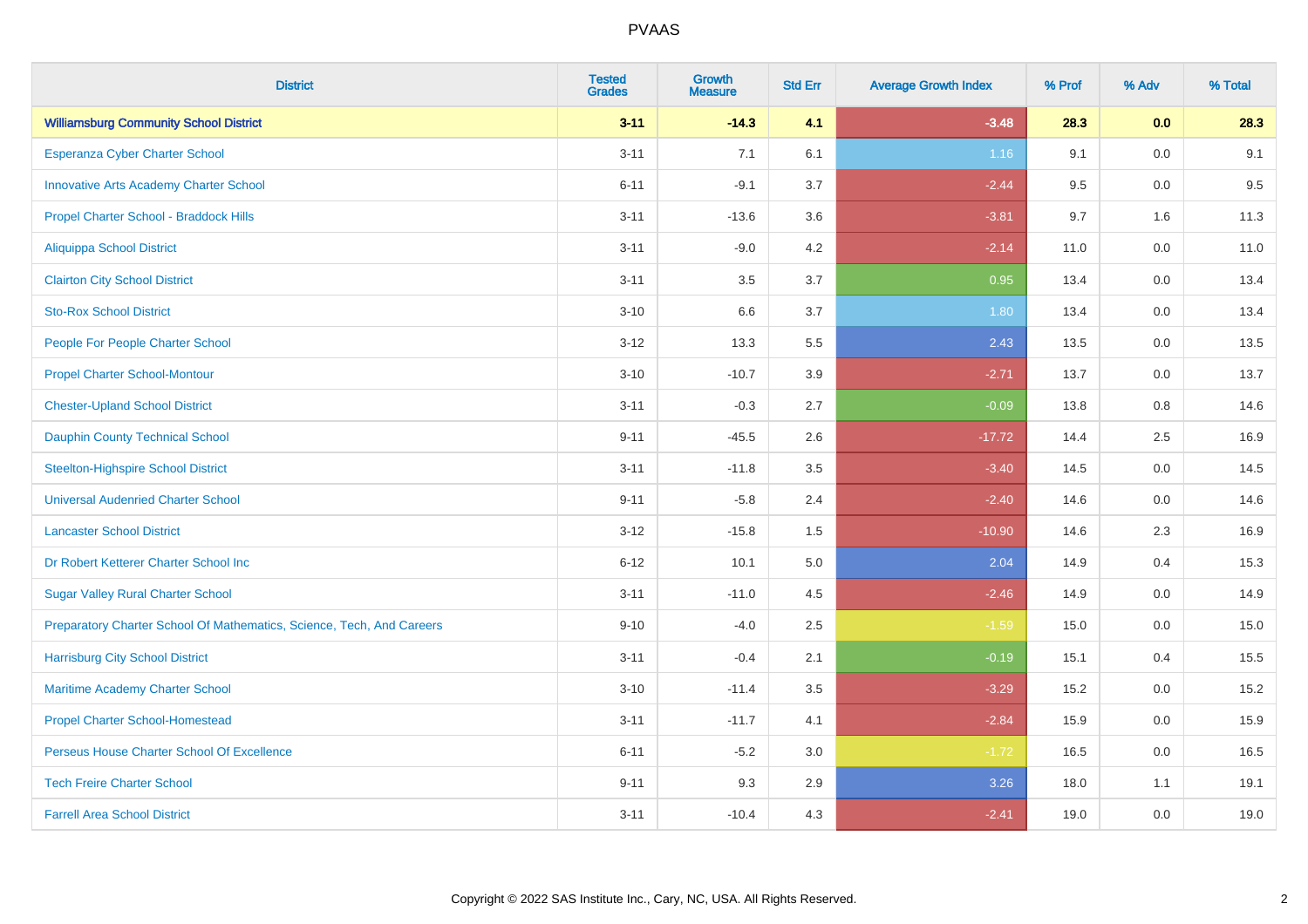| <b>District</b>                                        | <b>Tested</b><br><b>Grades</b> | <b>Growth</b><br><b>Measure</b> | <b>Std Err</b> | <b>Average Growth Index</b> | % Prof | % Adv   | % Total |
|--------------------------------------------------------|--------------------------------|---------------------------------|----------------|-----------------------------|--------|---------|---------|
| <b>Williamsburg Community School District</b>          | $3 - 11$                       | $-14.3$                         | 4.1            | $-3.48$                     | 28.3   | 0.0     | 28.3    |
| <b>Rochester Area School District</b>                  | $3 - 11$                       | $-13.2$                         | 4.6            | $-2.89$                     | 19.5   | 1.3     | 20.8    |
| Philipsburg-Osceola Area School District               | $3 - 11$                       | $-24.8$                         | 3.3            | $-7.43$                     | 19.7   | 2.6     | 22.4    |
| <b>Lawrence County CTC</b>                             | $10 - 11$                      | $-21.7$                         | 3.6            | $-6.05$                     | 19.8   | $0.0\,$ | 19.8    |
| <b>Gillingham Charter School</b>                       | $3 - 11$                       | $-4.4$                          | 5.6            | $-0.77$                     | 20.8   | 8.3     | 29.2    |
| Mastery Charter School - Shoemaker Campus              | $7 - 10$                       | 4.1                             | 3.0            | 1.34                        | 20.9   | 3.3     | 24.2    |
| Multicultural Academy Charter School                   | $9 - 11$                       | 9.5                             | 3.5            | 2.69                        | 22.0   | 0.0     | 22.0    |
| <b>Turkeyfoot Valley Area School District</b>          | $3 - 12$                       | $-4.3$                          | 5.6            | $-0.76$                     | 22.0   | 5.1     | 27.1    |
| <b>Columbia-Montour AVTS</b>                           | $9 - 10$                       | $-12.5$                         | 3.0            | $-4.16$                     | 22.3   | 0.6     | 22.9    |
| <b>Tacony Academy Charter School</b>                   | $3 - 11$                       | $-14.7$                         | 3.0            | $-4.82$                     | 22.4   | 1.8     | 24.1    |
| Jefferson County-Dubois AVTS                           | $9 - 11$                       | $-16.2$                         | 3.9            | $-4.16$                     | 23.0   | 0.0     | 23.0    |
| <b>Williams Valley School District</b>                 | $3 - 11$                       | $-7.3$                          | 3.4            | $-2.13$                     | 23.2   | 0.0     | 23.2    |
| <b>Chester Charter Scholars Academy Charter School</b> | $3 - 12$                       | 8.4                             | 4.1            | 2.03                        | 23.4   | 0.0     | 23.4    |
| Norristown Area School District                        | $3 - 12$                       | $-12.8$                         | 1.6            | $-7.98$                     | 23.5   | 2.3     | 25.7    |
| Lincoln Leadership Academy Charter School              | $3 - 12$                       | 14.2                            | 6.4            | 2.22                        | 23.5   | 0.0     | 23.5    |
| <b>Executive Education Academy Charter School</b>      | $3 - 10$                       | $-6.5$                          | 3.1            | $-2.08$                     | 23.7   | 2.2     | 25.8    |
| <b>Lebanon School District</b>                         | $3 - 11$                       | $-1.6$                          | 1.9            | $-0.80$                     | 24.4   | 2.6     | 27.0    |
| <b>Reading School District</b>                         | $3 - 11$                       | 10.1                            | 1.4            | $7.25$                      | 24.7   | 2.4     | 27.2    |
| Imhotep Institute Charter High School                  | $9 - 11$                       | $-5.3$                          | 5.8            | $-0.92$                     | 25.0   | 0.0     | 25.0    |
| <b>Allentown City School District</b>                  | $3 - 12$                       | 5.3                             | 1.4            | 3.88                        | 25.3   | 2.7     | 28.0    |
| <b>Erie City School District</b>                       | $3 - 12$                       | $-14.5$                         | 1.6            | $-9.26$                     | 25.4   | 3.0     | 28.4    |
| <b>Greater Johnstown School District</b>               | $3 - 11$                       | $-3.1$                          | 2.6            | $-1.19$                     | 26.1   | 0.0     | 26.1    |
| <b>Mahanoy Area School District</b>                    | $3 - 10$                       | $-9.0$                          | 3.6            | $-2.49$                     | 26.2   | 1.6     | 27.9    |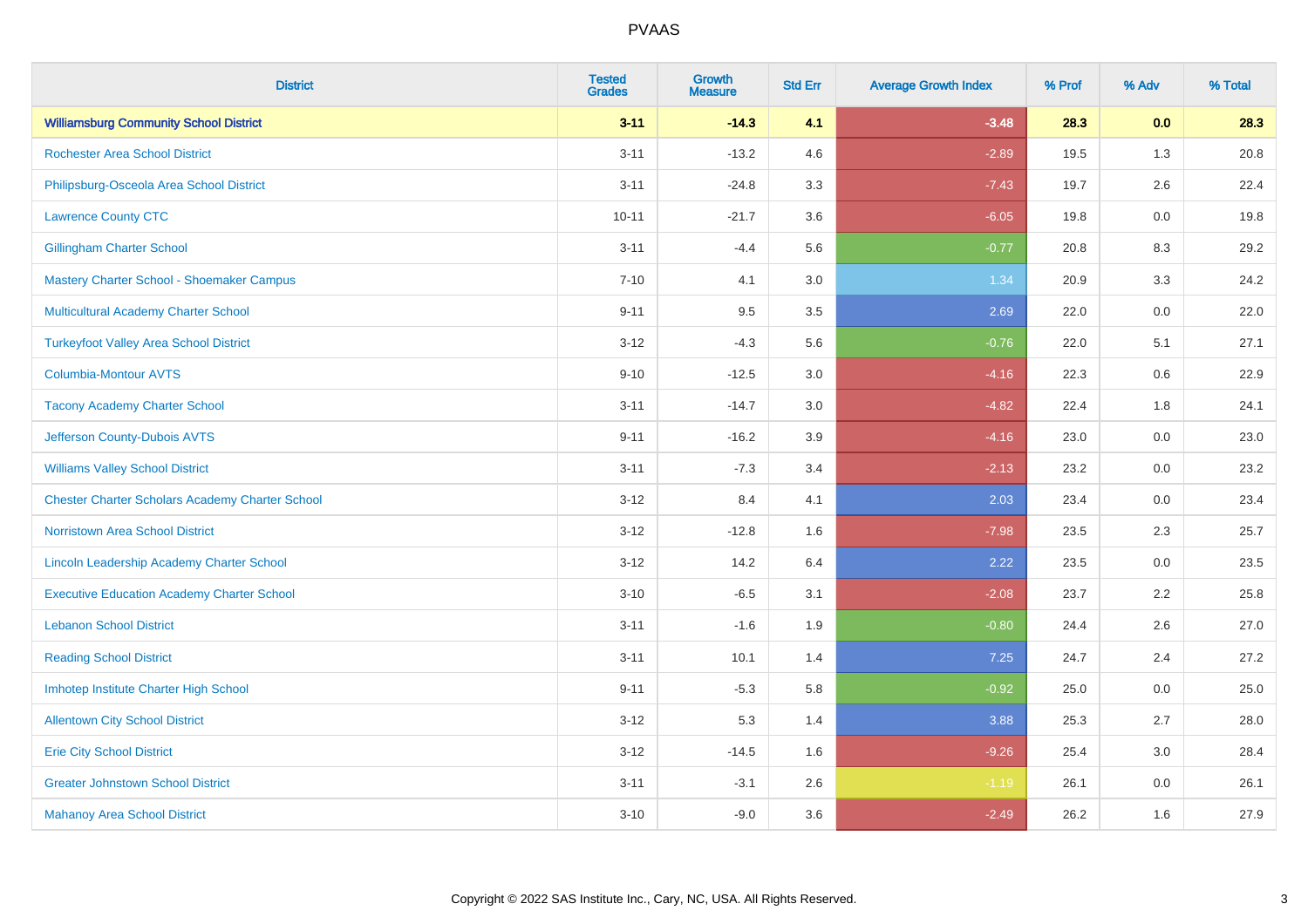| <b>District</b>                                  | <b>Tested</b><br><b>Grades</b> | <b>Growth</b><br><b>Measure</b> | <b>Std Err</b> | <b>Average Growth Index</b> | % Prof | % Adv | % Total |
|--------------------------------------------------|--------------------------------|---------------------------------|----------------|-----------------------------|--------|-------|---------|
| <b>Williamsburg Community School District</b>    | $3 - 11$                       | $-14.3$                         | 4.1            | $-3.48$                     | 28.3   | 0.0   | 28.3    |
| Community Academy Of Philadelphia Charter School | $3 - 11$                       | 5.8                             | 2.7            | 2.12                        | 26.7   | 0.9   | 27.6    |
| <b>Roberto Clemente Charter School</b>           | $3 - 12$                       | 2.2                             | 4.9            | 0.45                        | 27.5   | 5.0   | 32.5    |
| Salisbury-Elk Lick School District               | $3 - 11$                       | $-13.5$                         | 5.9            | $-2.30$                     | 27.8   | 0.0   | 27.8    |
| <b>Shade-Central City School District</b>        | $3 - 11$                       | $-5.9$                          | 4.6            | $-1.28$                     | 27.8   | 0.0   | 27.8    |
| <b>Mastery Charter School - Pickett Campus</b>   | $6 - 10$                       | 5.6                             | 5.7            | 1.00                        | 27.8   | 0.0   | 27.8    |
| Northern Lehigh School District                  | $3 - 12$                       | $-10.4$                         | 2.7            | $-3.82$                     | 28.0   | 9.3   | 37.3    |
| Northern Lebanon School District                 | $3 - 11$                       | 0.4                             | 2.5            | 0.15                        | 28.0   | 3.0   | 31.0    |
| <b>Keystone Education Center Charter School</b>  | $3 - 12$                       | $-12.9$                         | 5.9            | $-2.19$                     | 28.0   | 0.0   | 28.0    |
| <b>Port Allegany School District</b>             | $3 - 11$                       | 4.4                             | 3.6            | 1.21                        | 28.1   | 9.4   | 37.5    |
| <b>Williamsburg Community School District</b>    | $3 - 11$                       | $-14.3$                         | 4.1            | $-3.48$                     | 28.3   | 0.0   | 28.3    |
| <b>Shenandoah Valley School District</b>         | $3 - 11$                       | 9.7                             | 3.9            | 2.49                        | 28.3   | 5.0   | 33.3    |
| <b>MaST Community Charter School II</b>          | $3 - 10$                       | 4.4                             | 3.2            | 1.37                        | 28.4   | 3.4   | 31.8    |
| <b>Mastery Charter School - Thomas Campus</b>    | $3 - 10$                       | 2.1                             | 6.2            | 0.33                        | 28.6   | 0.0   | 28.6    |
| Urban Pathways 6-12 Charter School               | $6 - 11$                       | 4.8                             | 6.4            | 0.75                        | 28.6   | 0.0   | 28.6    |
| <b>Columbia Borough School District</b>          | $3 - 12$                       | $-3.1$                          | 3.5            | $-0.89$                     | 29.5   | 1.9   | 31.4    |
| <b>Penns Manor Area School District</b>          | $3 - 12$                       | $-17.0$                         | 3.7            | $-4.52$                     | 29.7   | 3.1   | 32.8    |
| <b>Pottstown School District</b>                 | $3 - 12$                       | $-4.0$                          | 2.4            | $-1.68$                     | 29.8   | 1.2   | 31.0    |
| <b>Washington School District</b>                | $3 - 11$                       | $-4.9$                          | 2.8            | $-1.76$                     | 30.1   | 2.4   | 32.5    |
| Morrisville Borough School District              | $3 - 11$                       | 4.8                             | 4.3            | 1.10                        | 30.2   | 2.3   | 32.6    |
| <b>Mckeesport Area School District</b>           | $3 - 12$                       | 9.0                             | 2.4            | 3.72                        | 31.0   | 4.5   | 35.5    |
| <b>KIPP Dubois Charter School</b>                | $9 - 10$                       | 4.7                             | 3.3            | 1.40                        | 31.0   | 1.4   | 32.4    |
| <b>Bristol Township School District</b>          | $3 - 11$                       | $-13.9$                         | 2.0            | $-7.05$                     | 31.0   | 3.7   | 34.7    |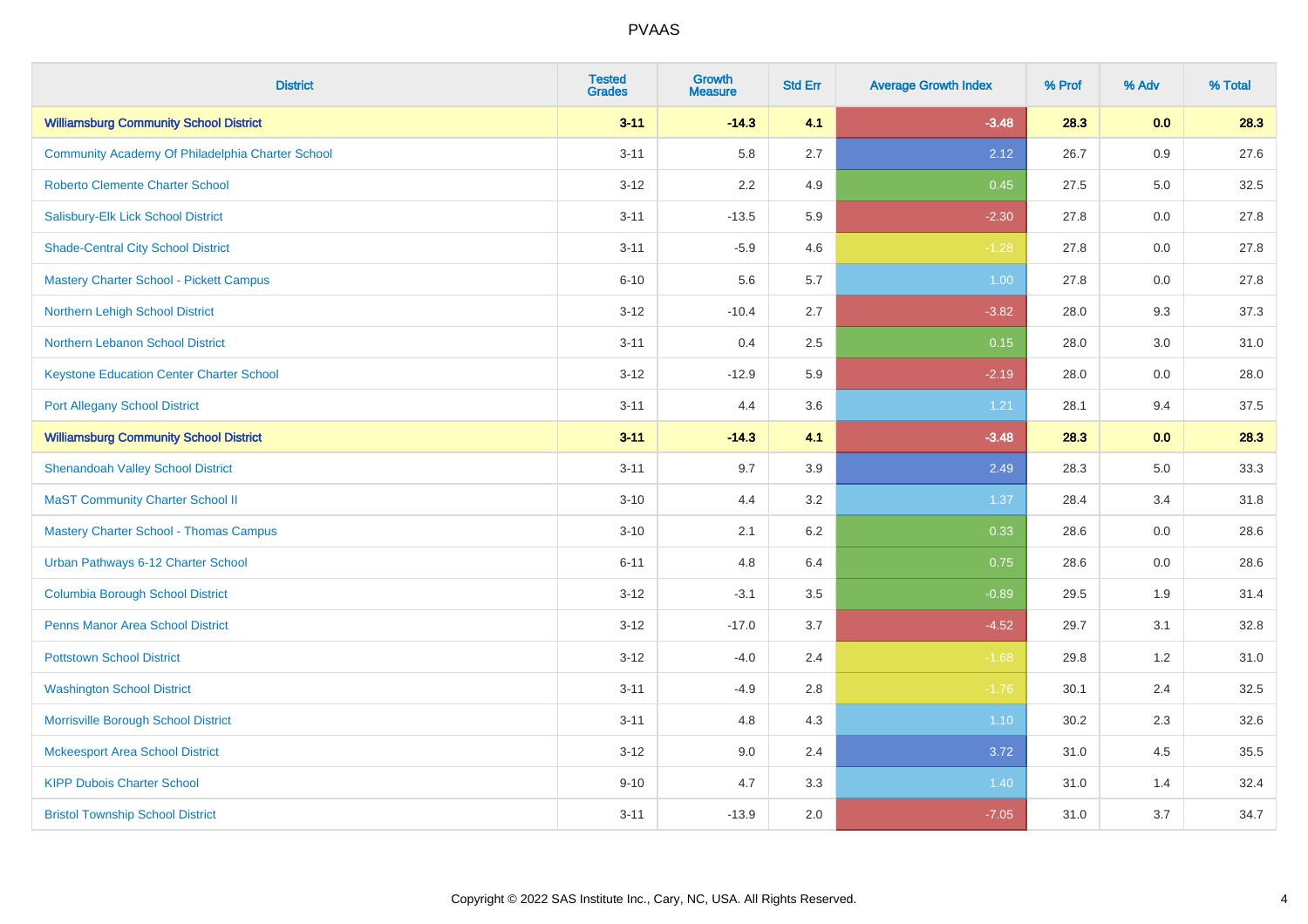| <b>District</b>                               | <b>Tested</b><br><b>Grades</b> | <b>Growth</b><br><b>Measure</b> | <b>Std Err</b> | <b>Average Growth Index</b> | % Prof | % Adv | % Total  |
|-----------------------------------------------|--------------------------------|---------------------------------|----------------|-----------------------------|--------|-------|----------|
| <b>Williamsburg Community School District</b> | $3 - 11$                       | $-14.3$                         | 4.1            | $-3.48$                     | 28.3   | 0.0   | 28.3     |
| <b>Woodland Hills School District</b>         | $3 - 12$                       | 3.2                             | 2.6            | 1.22                        | 31.4   | 3.6   | $35.0\,$ |
| <b>Redbank Valley School District</b>         | $3 - 11$                       | $-9.5$                          | 3.4            | $-2.77$                     | 31.5   | 4.9   | 36.4     |
| <b>East Allegheny School District</b>         | $3 - 11$                       | $-6.3$                          | 3.3            | $-1.87$                     | 31.9   | 9.7   | 41.7     |
| <b>Mount Union Area School District</b>       | $3 - 10$                       | $-6.1$                          | 3.1            | $-1.97$                     | 32.2   | 3.4   | 35.6     |
| Esperanza Academy Charter School              | $4 - 11$                       | 4.0                             | 2.5            | 1.61                        | 32.4   | 0.7   | 33.1     |
| <b>Achievement House Charter School</b>       | $7 - 11$                       | $-0.7$                          | 4.0            | $-0.17$                     | 32.5   | 2.6   | 35.1     |
| Southern Huntingdon County School District    | $3 - 11$                       | $-12.9$                         | 3.2            | $-3.98$                     | 32.5   | 2.5   | 35.0     |
| <b>New Castle Area School District</b>        | $3 - 12$                       | $-6.4$                          | 2.4            | $-2.66$                     | 32.5   | 4.3   | 36.8     |
| <b>Union School District</b>                  | $3 - 12$                       | 2.3                             | 4.2            | 0.54                        | 32.6   | 7.0   | 39.5     |
| <b>Penn Hills School District</b>             | $3 - 11$                       | $-7.6$                          | 2.6            | $-2.94$                     | 33.1   | 0.7   | 33.8     |
| <b>Shikellamy School District</b>             | $3 - 10$                       | $-22.3$                         | 2.5            | $-8.92$                     | 33.3   | 6.1   | 39.5     |
| Jim Thorpe Area School District               | $3 - 11$                       | $-5.8$                          | 2.7            | $-2.19$                     | 33.3   | 7.4   | 40.7     |
| <b>Austin Area School District</b>            | $3 - 11$                       | $-5.7$                          | 6.4            | $-0.90$                     | 33.3   | 5.6   | 38.9     |
| Hope For Hyndman Charter School               | $3 - 11$                       | $-2.0$                          | 6.1            | $-0.32$                     | 33.3   | 0.0   | 33.3     |
| <b>Harmony Area School District</b>           | $3 - 10$                       | 4.5                             | 6.3            | 0.72                        | 33.3   | 13.3  | 46.7     |
| <b>Marion Center Area School District</b>     | $3 - 10$                       | $-12.0$                         | 3.1            | $-3.87$                     | 33.7   | 1.1   | 34.8     |
| <b>Cornell School District</b>                | $3 - 11$                       | $-1.6$                          | 5.0            | $-0.32$                     | 33.8   | 1.5   | 35.4     |
| <b>Northeast Bradford School District</b>     | $3 - 10$                       | $-3.1$                          | 4.0            | $-0.78$                     | 33.9   | 3.4   | 37.3     |
| <b>Pittsburgh School District</b>             | $3 - 11$                       | $-3.3$                          | 1.1            | $-3.04$                     | 33.9   | 8.2   | 42.1     |
| <b>Dunmore School District</b>                | $3 - 11$                       | $-7.7$                          | 2.9            | $-2.62$                     | 34.0   | 7.2   | 41.2     |
| <b>Blacklick Valley School District</b>       | $3 - 11$                       | 8.0                             | 4.3            | 1.85                        | 34.1   | 0.0   | 34.1     |
| <b>Big Beaver Falls Area School District</b>  | $3 - 11$                       | $-3.9$                          | 3.3            | $-1.18$                     | 34.1   | 3.5   | 37.6     |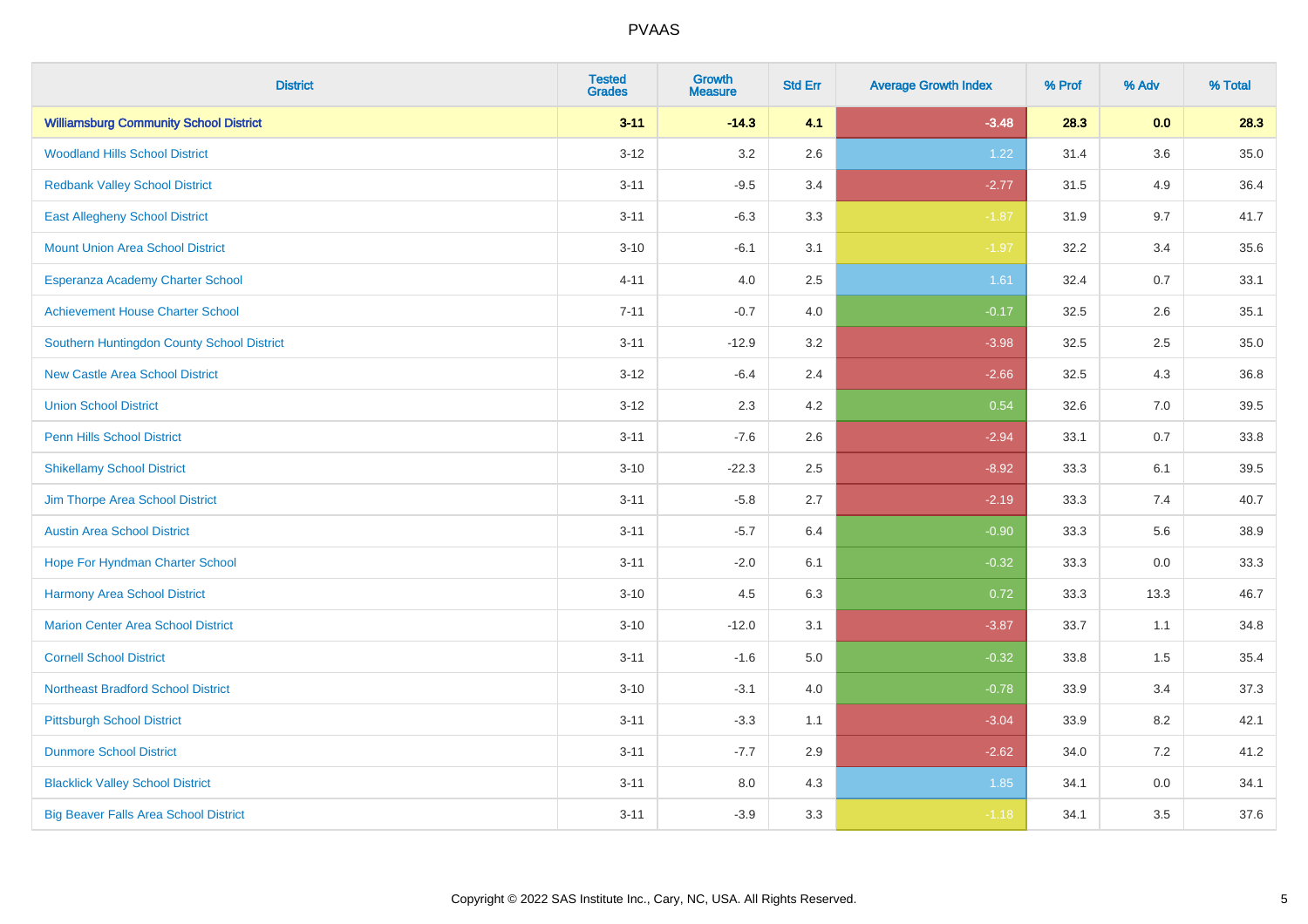| <b>District</b>                                | <b>Tested</b><br><b>Grades</b> | <b>Growth</b><br><b>Measure</b> | <b>Std Err</b> | <b>Average Growth Index</b> | % Prof | % Adv | % Total |
|------------------------------------------------|--------------------------------|---------------------------------|----------------|-----------------------------|--------|-------|---------|
| <b>Williamsburg Community School District</b>  | $3 - 11$                       | $-14.3$                         | 4.1            | $-3.48$                     | 28.3   | 0.0   | 28.3    |
| <b>Southern Fulton School District</b>         | $3 - 11$                       | $-23.7$                         | 4.4            | $-5.37$                     | 34.2   | 10.5  | 44.7    |
| <b>Muhlenberg School District</b>              | $3 - 10$                       | 4.0                             | 1.9            | 2.10                        | 34.2   | 2.6   | 36.8    |
| <b>Brownsville Area School District</b>        | $3 - 12$                       | $-7.2$                          | 3.9            | $-1.83$                     | 34.4   | 6.1   | 40.5    |
| <b>Tidioute Community Charter School</b>       | $3 - 11$                       | 5.7                             | 5.1            | 1.11                        | 34.4   | 21.9  | 56.2    |
| <b>Carbon Career &amp; Technical Institute</b> | $9 - 11$                       | $-5.7$                          | 3.6            | $-1.59$                     | 34.5   | 1.2   | 35.7    |
| <b>Northwest Area School District</b>          | $3 - 10$                       | $-10.0$                         | 3.8            | $-2.59$                     | 34.6   | 7.3   | 41.8    |
| <b>West Middlesex Area School District</b>     | $3 - 10$                       | $-8.4$                          | 3.8            | $-2.21$                     | 34.9   | 2.8   | 37.6    |
| <b>Annville-Cleona School District</b>         | $3 - 12$                       | $-12.1$                         | 2.7            | $-4.46$                     | 34.9   | 7.8   | 42.6    |
| <b>Carmichaels Area School District</b>        | $3 - 10$                       | $-9.3$                          | 3.3            | $-2.81$                     | 35.1   | 1.4   | 36.5    |
| <b>Bethlehem-Center School District</b>        | $3 - 10$                       | 8.1                             | 3.3            | 2.46                        | 35.1   | 1.4   | 36.5    |
| <b>Wilkes-Barre Area School District</b>       | $3 - 11$                       | 0.1                             | 3.2            | 0.02                        | 35.5   | 5.4   | 40.9    |
| <b>William Penn School District</b>            | $3 - 12$                       | 8.3                             | 2.1            | 3.99                        | 35.6   | 3.0   | 38.7    |
| <b>Bucks County Technical High School</b>      | $9 - 10$                       | $-12.0$                         | 2.5            | $-4.84$                     | 35.9   | 3.2   | 39.2    |
| Susquehanna Township School District           | $3 - 12$                       | $-5.8$                          | 2.7            | $-2.17$                     | 36.0   | 5.6   | 41.6    |
| <b>Forest Area School District</b>             | $3 - 11$                       | $-4.4$                          | 5.4            | $-0.81$                     | 36.2   | 2.1   | 38.3    |
| <b>Westmont Hilltop School District</b>        | $3 - 11$                       | $-4.0$                          | 2.8            | $-1.40$                     | 36.3   | 13.3  | 49.6    |
| <b>Coatesville Area School District</b>        | $3 - 11$                       | $-4.4$                          | 1.7            | $-2.62$                     | 36.3   | 4.2   | 40.5    |
| <b>Antietam School District</b>                | $3 - 10$                       | $-4.3$                          | 3.8            | $-1.13$                     | 36.4   | 5.4   | 41.8    |
| <b>Grove City Area School District</b>         | $3-12$                         | 5.1                             | 2.4            | 2.09                        | 36.4   | 16.5  | 52.8    |
| <b>West Greene School District</b>             | $3 - 11$                       | $-4.5$                          | 4.3            | $-1.04$                     | 36.6   | 7.3   | 43.9    |
| <b>Tulpehocken Area School District</b>        | $3 - 12$                       | $-13.7$                         | 2.8            | $-4.81$                     | 36.7   | 2.8   | 39.4    |
| Huntingdon Area School District                | $3 - 11$                       | $-2.0$                          | 2.7            | $-0.72$                     | 36.8   | 10.3  | 47.0    |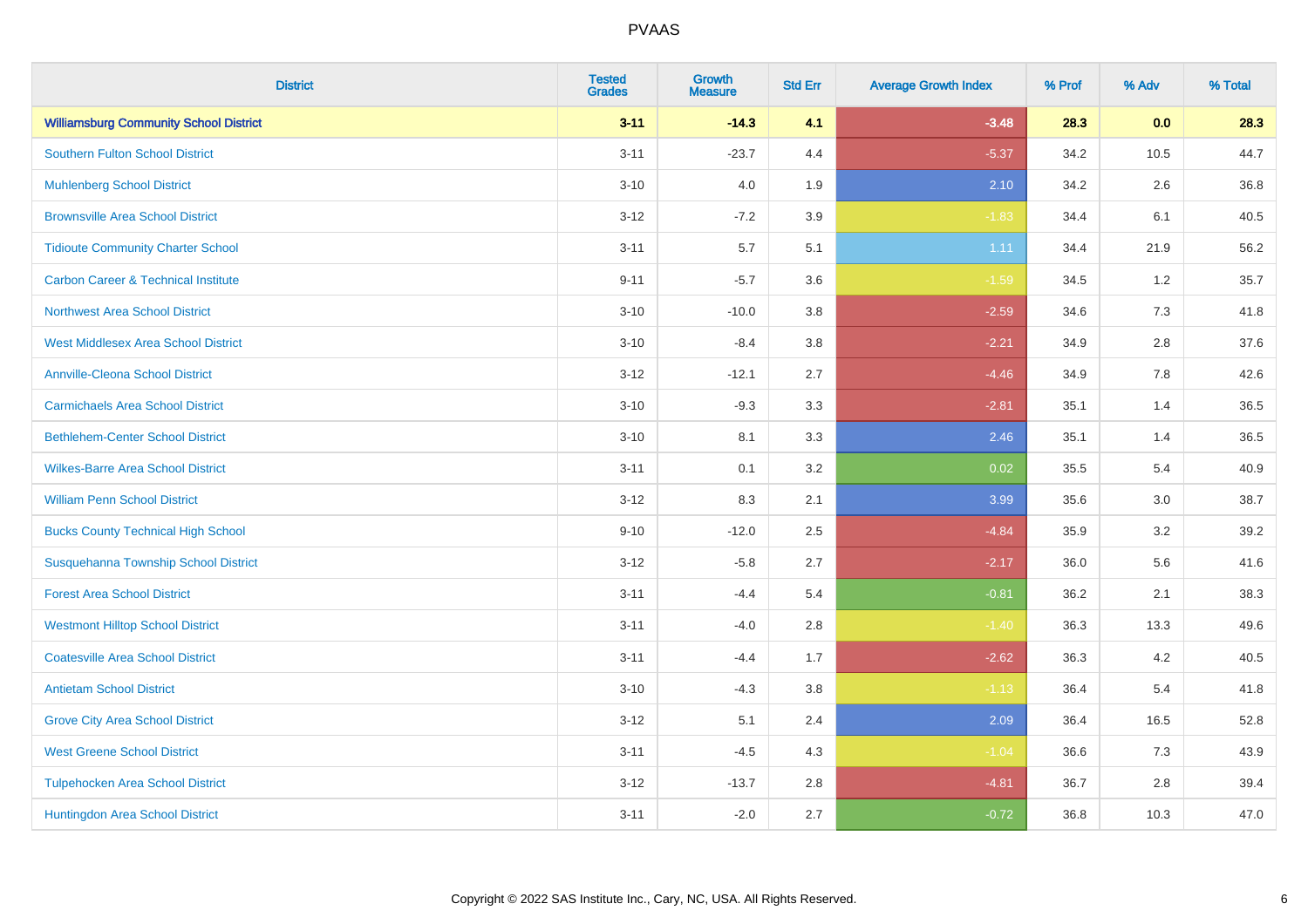| <b>District</b>                               | <b>Tested</b><br><b>Grades</b> | <b>Growth</b><br><b>Measure</b> | <b>Std Err</b> | <b>Average Growth Index</b> | % Prof | % Adv | % Total |
|-----------------------------------------------|--------------------------------|---------------------------------|----------------|-----------------------------|--------|-------|---------|
| <b>Williamsburg Community School District</b> | $3 - 11$                       | $-14.3$                         | 4.1            | $-3.48$                     | 28.3   | 0.0   | 28.3    |
| Catasauqua Area School District               | $3 - 12$                       | $-12.1$                         | 3.0            | $-4.00$                     | 36.8   | 7.6   | 44.3    |
| <b>Tri-Valley School District</b>             | $3 - 10$                       | $-6.4$                          | 4.1            | $-1.57$                     | 37.0   | 4.4   | 41.3    |
| <b>Smethport Area School District</b>         | $3-12$                         | 0.6                             | 3.9            | 0.15                        | 37.0   | 1.8   | 38.9    |
| <b>Frazier School District</b>                | $3 - 11$                       | $-17.2$                         | 3.7            | $-4.70$                     | 37.1   | 1.6   | 38.7    |
| <b>Warren County School District</b>          | $3 - 11$                       | $-0.1$                          | 1.8            | $-0.06$                     | 37.2   | 5.3   | 42.6    |
| <b>Blairsville-Saltsburg School District</b>  | $3 - 11$                       | $-8.0$                          | 3.0            | $-2.68$                     | 37.3   | 7.0   | 44.3    |
| <b>Upper Dauphin Area School District</b>     | $3 - 11$                       | $-6.3$                          | 3.2            | $-1.98$                     | 37.4   | 4.8   | 42.2    |
| <b>Northern Potter School District</b>        | $3-12$                         | $-13.1$                         | 4.6            | $-2.84$                     | 37.5   | 0.0   | 37.5    |
| <b>Greater Nanticoke Area School District</b> | $3 - 12$                       | 11.2                            | 2.8            | 4.01                        | 38.0   | 12.4  | 50.4    |
| <b>Pittston Area School District</b>          | $3 - 11$                       | $-10.1$                         | 5.6            | $-1.80$                     | 38.1   | 9.5   | 47.6    |
| <b>Shamokin Area School District</b>          | $3 - 11$                       | $-7.7$                          | 4.8            | $-1.60$                     | 38.1   | 3.2   | 41.3    |
| <b>Collegium Charter School</b>               | $3 - 10$                       | 5.9                             | 2.5            | 2.33                        | 38.1   | $7.9$ | 46.0    |
| Philadelphia City School District             | $3 - 12$                       | 7.5                             | 0.6            | 12.64                       | 38.4   | 7.0   | 45.4    |
| <b>Conneaut School District</b>               | $3-12$                         | $-7.5$                          | 2.6            | $-2.91$                     | 38.4   | 7.4   | 45.8    |
| Lackawanna Trail School District              | $3 - 10$                       | $-21.7$                         | 3.5            | $-6.20$                     | 38.5   | 1.5   | 40.0    |
| <b>Juniata County School District</b>         | $3 - 12$                       | $-4.9$                          | 2.1            | $-2.26$                     | 38.5   | 2.9   | 41.4    |
| <b>Corry Area School District</b>             | $3 - 11$                       | $-5.3$                          | 2.6            | $-2.03$                     | 38.5   | 6.0   | 44.5    |
| <b>Tussey Mountain School District</b>        | $3 - 12$                       | 1.5                             | 3.7            | 0.40                        | 38.6   | 1.8   | 40.4    |
| <b>Big Spring School District</b>             | $3 - 11$                       | $-9.8$                          | 2.4            | $-4.00$                     | 38.6   | 8.9   | 47.5    |
| <b>Fannett-Metal School District</b>          | $3 - 11$                       | $-3.4$                          | 5.1            | $-0.67$                     | 38.7   | 8.1   | 46.8    |
| <b>Bensalem Township School District</b>      | $3 - 11$                       | 1.6                             | 1.6            | 0.98                        | 38.8   | 8.3   | 47.1    |
| <b>York Co School Of Technology</b>           | $9 - 12$                       | $-3.8$                          | 1.7            | $-2.22$                     | 39.1   | 5.6   | 44.7    |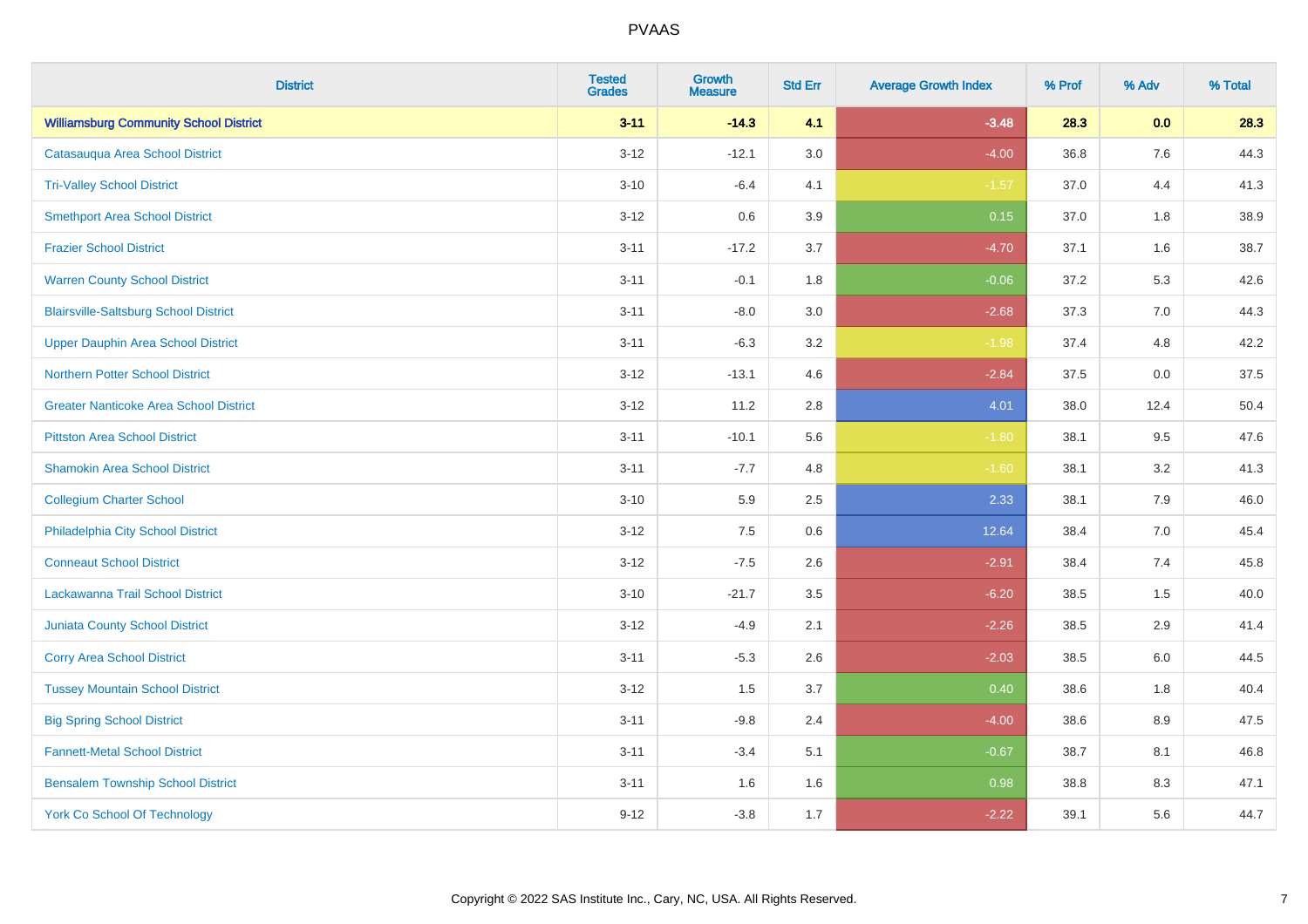| <b>District</b>                               | <b>Tested</b><br><b>Grades</b> | <b>Growth</b><br><b>Measure</b> | <b>Std Err</b> | <b>Average Growth Index</b> | % Prof | % Adv   | % Total |
|-----------------------------------------------|--------------------------------|---------------------------------|----------------|-----------------------------|--------|---------|---------|
| <b>Williamsburg Community School District</b> | $3 - 11$                       | $-14.3$                         | 4.1            | $-3.48$                     | 28.3   | 0.0     | 28.3    |
| <b>Minersville Area School District</b>       | $3 - 11$                       | $-14.4$                         | 3.7            | $-3.90$                     | 39.3   | 3.3     | 42.6    |
| <b>Towanda Area School District</b>           | $3 - 11$                       | 4.0                             | 2.8            | 1.44                        | 39.4   | $6.6\,$ | 46.0    |
| <b>Kane Area School District</b>              | $3 - 10$                       | $-3.7$                          | 3.2            | $-1.17$                     | 39.5   | 9.9     | 49.4    |
| <b>West Mifflin Area School District</b>      | $3 - 12$                       | $-12.3$                         | 2.9            | $-4.22$                     | 39.7   | 10.3    | 50.0    |
| <b>Bristol Borough School District</b>        | $3 - 12$                       | $-4.3$                          | 3.4            | $-1.27$                     | 39.7   | 1.3     | 41.0    |
| <b>Pequea Valley School District</b>          | $3 - 11$                       | $-5.8$                          | 3.2            | $-1.80$                     | 39.8   | 9.1     | 48.9    |
| <b>Easton Area School District</b>            | $3 - 12$                       | $-4.1$                          | 1.4            | $-2.91$                     | 39.9   | 4.0     | 43.9    |
| <b>Ferndale Area School District</b>          | $3 - 10$                       | $-5.8$                          | 4.3            | $-1.33$                     | 40.0   | 0.0     | 40.0    |
| Mastery Charter High School-Lenfest Campus    | $7 - 11$                       | 2.5                             | 5.7            | 0.43                        | 40.0   | 0.0     | 40.0    |
| <b>South Allegheny School District</b>        | $3 - 11$                       | $-8.8$                          | 3.2            | $-2.70$                     | 40.5   | 0.0     | 40.5    |
| <b>Portage Area School District</b>           | $3 - 10$                       | $-8.1$                          | 3.6            | $-2.26$                     | 40.6   | 9.4     | 50.0    |
| <b>Crawford Central School District</b>       | $3 - 11$                       | $-4.7$                          | 2.2            | $-2.15$                     | 40.6   | 10.5    | 51.1    |
| <b>Canton Area School District</b>            | $3 - 11$                       | $-5.5$                          | 3.2            | $-1.75$                     | 40.7   | 2.3     | 43.0    |
| New Kensington-Arnold School District         | $3 - 11$                       | $-0.4$                          | 3.8            | $-0.10$                     | 40.7   | 3.7     | 44.4    |
| <b>Wallenpaupack Area School District</b>     | $3 - 11$                       | $-7.1$                          | 2.3            | $-3.09$                     | 40.8   | 2.4     | 43.1    |
| <b>Warrior Run School District</b>            | $3 - 11$                       | 4.6                             | 3.0            | 1.51                        | 40.9   | 8.1     | 49.0    |
| <b>Carlynton School District</b>              | $3 - 11$                       | 7.3                             | 3.3            | 2.22                        | 41.0   | 10.5    | 51.6    |
| <b>Forest Hills School District</b>           | $3 - 11$                       | $-7.3$                          | 2.7            | $-2.74$                     | 41.1   | 13.7    | 54.8    |
| <b>Western Wayne School District</b>          | $3 - 11$                       | 5.6                             | 2.9            | 1.93                        | 41.3   | 17.4    | 58.7    |
| <b>Oxford Area School District</b>            | $3 - 11$                       | $-4.3$                          | 1.9            | $-2.26$                     | 41.3   | 8.0     | 49.3    |
| <b>Galeton Area School District</b>           | $3 - 11$                       | 2.2                             | 5.3            | 0.42                        | 41.3   | 4.4     | 45.6    |
| <b>Forbes Road School District</b>            | $3 - 11$                       | 2.8                             | 5.1            | 0.56                        | 41.4   | 10.3    | 51.7    |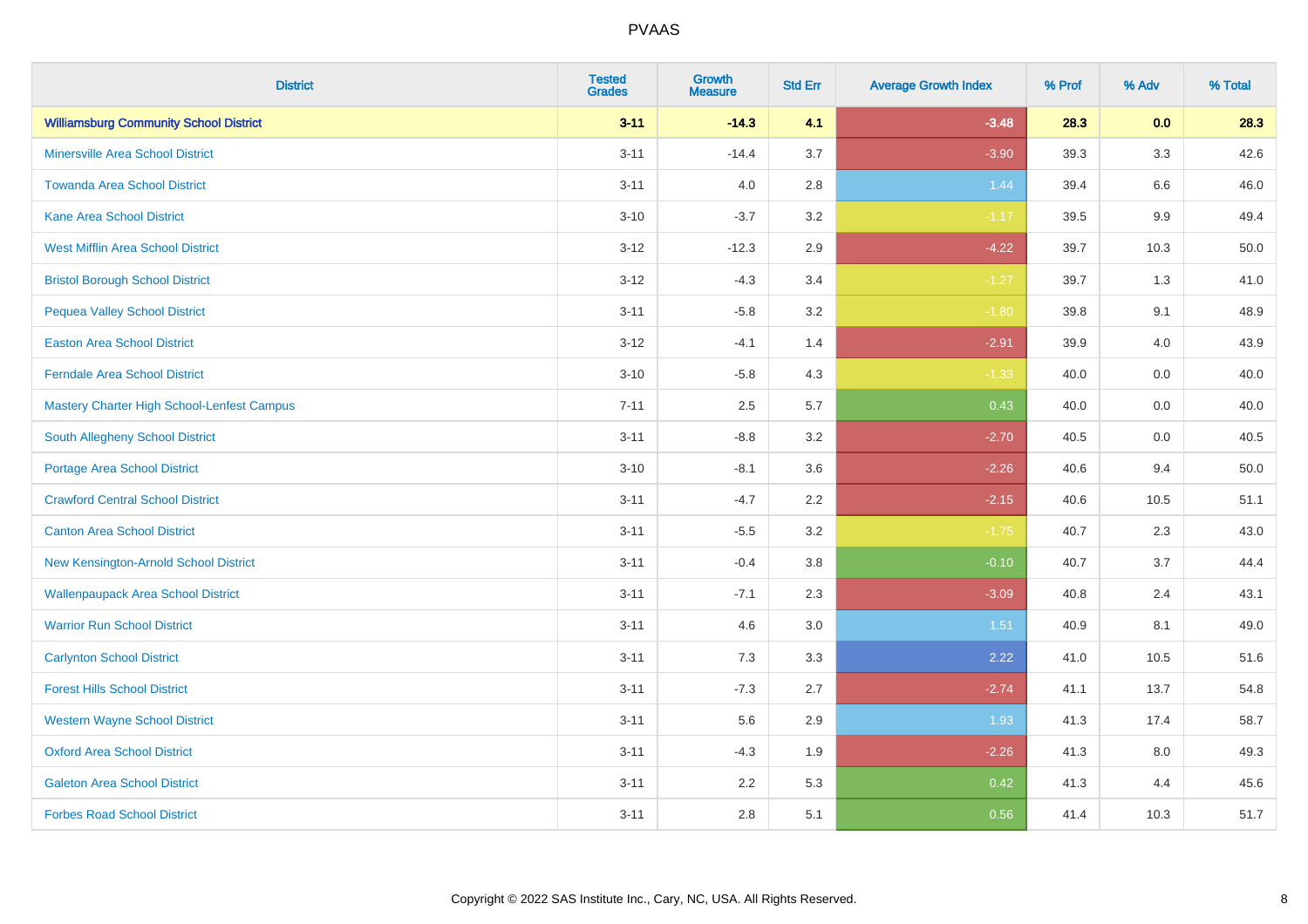| <b>District</b>                                         | <b>Tested</b><br><b>Grades</b> | <b>Growth</b><br><b>Measure</b> | <b>Std Err</b> | <b>Average Growth Index</b> | % Prof | % Adv   | % Total |
|---------------------------------------------------------|--------------------------------|---------------------------------|----------------|-----------------------------|--------|---------|---------|
| <b>Williamsburg Community School District</b>           | $3 - 11$                       | $-14.3$                         | 4.1            | $-3.48$                     | 28.3   | 0.0     | 28.3    |
| <b>Ringgold School District</b>                         | $3 - 11$                       | $-14.7$                         | 2.4            | $-6.04$                     | 41.5   | 7.9     | 49.4    |
| <b>Solanco School District</b>                          | $3 - 11$                       | $-11.0$                         | 2.0            | $-5.55$                     | 41.6   | 4.5     | 46.1    |
| <b>North Schuylkill School District</b>                 | $3 - 11$                       | $-1.0$                          | 2.4            | $-0.42$                     | 41.8   | 5.1     | 46.8    |
| Penns Valley Area School District                       | $3-12$                         | 14.0                            | 2.9            | 4.80                        | 41.9   | 23.1    | 65.0    |
| <b>Muncy School District</b>                            | $3 - 11$                       | $-8.1$                          | 3.7            | $-2.21$                     | 42.0   | 3.8     | 45.8    |
| <b>Berwick Area School District</b>                     | $3 - 11$                       | $-9.3$                          | 2.6            | $-3.59$                     | 42.1   | 5.5     | 47.6    |
| Pennsylvania Distance Learning Charter School           | $3 - 12$                       | 9.3                             | 4.2            | 2.22                        | 42.2   | 3.1     | 45.3    |
| <b>Pine Grove Area School District</b>                  | $3 - 11$                       | $-7.7$                          | 2.9            | $-2.66$                     | 42.3   | 7.7     | 50.0    |
| <b>Reach Cyber Charter School</b>                       | $3 - 11$                       | 8.1                             | 4.7            | 1.72                        | 42.4   | 4.6     | 47.0    |
| Mifflinburg Area School District                        | $3 - 11$                       | $-15.8$                         | 2.5            | $-6.30$                     | 42.4   | 4.0     | 46.4    |
| <b>Curwensville Area School District</b>                | $3 - 11$                       | $-27.9$                         | 4.1            | $-6.72$                     | 42.5   | 4.1     | 46.6    |
| <b>Governor Mifflin School District</b>                 | $3 - 11$                       | 4.1                             | 1.8            | 2.33                        | 42.5   | 7.2     | 49.7    |
| <b>Butler Area School District</b>                      | $3 - 11$                       | $-6.5$                          | 1.5            | $-4.26$                     | 42.5   | 9.4     | 51.9    |
| <b>California Area School District</b>                  | $3 - 10$                       | $-7.3$                          | 3.6            | $-2.02$                     | 42.6   | $9.8\,$ | 52.5    |
| <b>Northwestern School District</b>                     | $3 - 11$                       | $-24.9$                         | 3.5            | $-7.13$                     | 42.6   | 2.9     | 45.6    |
| <b>Wattsburg Area School District</b>                   | $3 - 11$                       | 6.5                             | 2.7            | 2.43                        | 42.7   | 7.6     | 50.3    |
| <b>Chambersburg Area School District</b>                | $3 - 11$                       | $-9.5$                          | 1.3            | $-7.20$                     | 42.7   | 8.6     | 51.4    |
| <b>Agora Cyber Charter School</b>                       | $3 - 11$                       | 5.8                             | 2.6            | 2.28                        | 42.8   | 6.6     | 49.4    |
| <b>Union City Area School District</b>                  | $3-12$                         | $-10.2$                         | 3.6            | $-2.87$                     | 42.9   | 3.2     | 46.0    |
| <b>Claysburg-Kimmel School District</b>                 | $3 - 11$                       | $-5.7$                          | 4.0            | $-1.42$                     | 42.9   | 8.2     | 51.0    |
| Center For Student Learning Charter School At Pennsbury | $6 - 12$                       | $-2.9$                          | 6.1            | $-0.47$                     | 42.9   | $0.0\,$ | 42.9    |
| <b>Hanover Area School District</b>                     | $3 - 11$                       | 2.2                             | 4.6            | 0.48                        | 42.9   | 5.7     | 48.6    |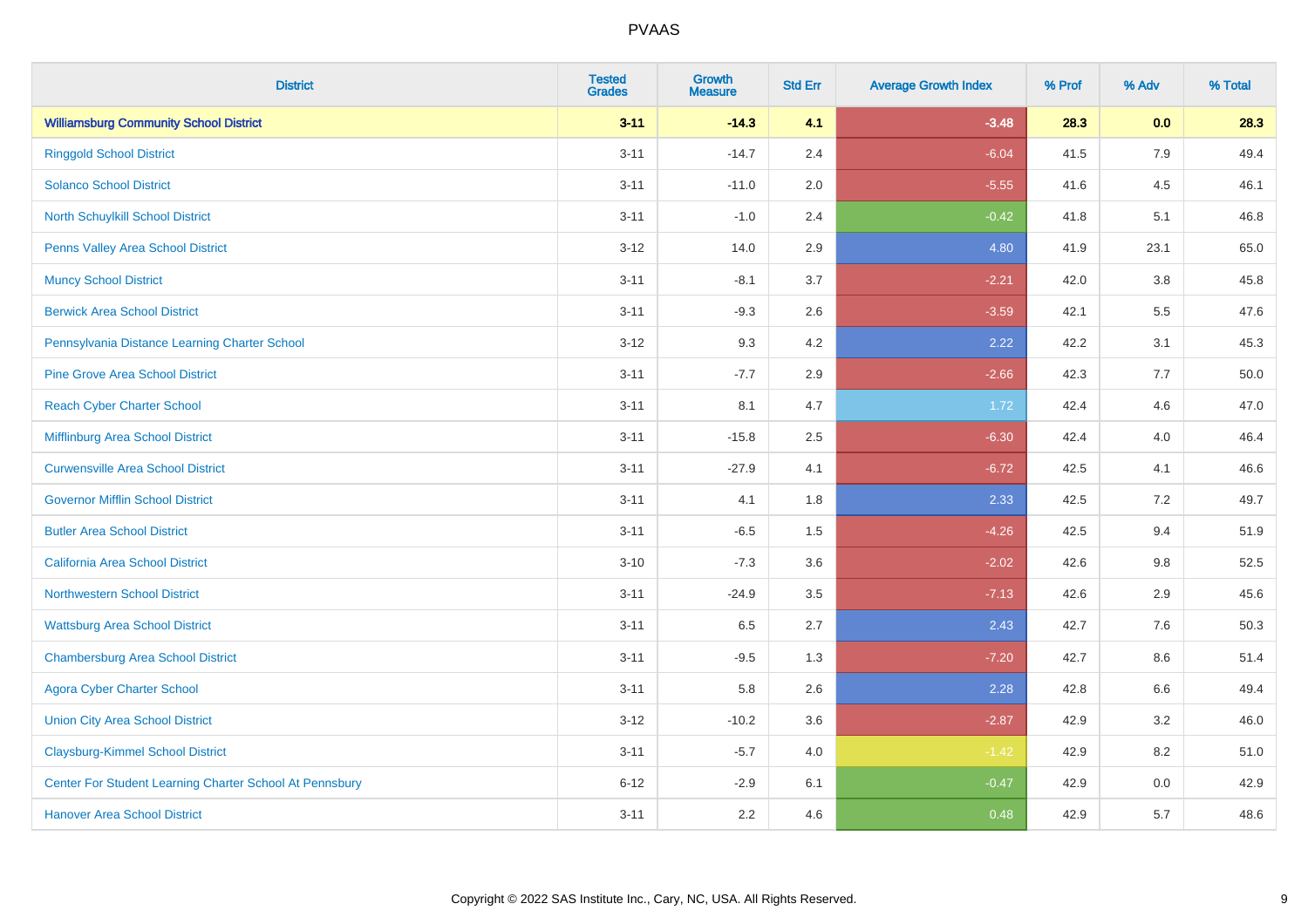| <b>District</b>                                | <b>Tested</b><br><b>Grades</b> | <b>Growth</b><br><b>Measure</b> | <b>Std Err</b> | <b>Average Growth Index</b> | % Prof | % Adv   | % Total |
|------------------------------------------------|--------------------------------|---------------------------------|----------------|-----------------------------|--------|---------|---------|
| <b>Williamsburg Community School District</b>  | $3 - 11$                       | $-14.3$                         | 4.1            | $-3.48$                     | 28.3   | 0.0     | 28.3    |
| <b>Monessen City School District</b>           | $3 - 10$                       | 8.3                             | 4.5            | 1.85                        | 42.9   | $2.9\,$ | 45.7    |
| <b>Clearfield Area School District</b>         | $3 - 10$                       | $-9.4$                          | 2.6            | $-3.56$                     | 43.0   | 3.1     | 46.1    |
| <b>Riverside School District</b>               | $3 - 11$                       | $-3.2$                          | 3.0            | $-1.09$                     | 43.0   | 9.0     | 52.0    |
| Meyersdale Area School District                | $3 - 11$                       | 4.2                             | 4.0            | 1.07                        | 43.1   | 6.9     | 50.0    |
| <b>Purchase Line School District</b>           | $3 - 12$                       | 1.7                             | 3.5            | 0.47                        | 43.1   | 5.4     | 48.5    |
| <b>Oley Valley School District</b>             | $3 - 11$                       | $-0.4$                          | 2.8            | $-0.15$                     | 43.1   | 12.9    | 56.0    |
| <b>Troy Area School District</b>               | $3 - 10$                       | $-4.3$                          | 3.4            | $-1.26$                     | 43.2   | 5.7     | 48.9    |
| <b>Benton Area School District</b>             | $3 - 10$                       | $-9.7$                          | 4.5            | $-2.18$                     | 43.2   | 5.4     | 48.6    |
| <b>Titusville Area School District</b>         | $3 - 11$                       | $-13.2$                         | 2.6            | $-4.99$                     | 43.2   | 4.8     | 48.0    |
| <b>Hamburg Area School District</b>            | $3 - 11$                       | 8.9                             | 2.5            | 3.63                        | 43.5   | 8.2     | 51.7    |
| <b>Freedom Area School District</b>            | $3 - 11$                       | $-7.1$                          | 3.0            | $-2.37$                     | 43.8   | 4.2     | 47.9    |
| Jefferson-Morgan School District               | $3 - 10$                       | $-9.9$                          | 4.2            | $-2.35$                     | 43.8   | 4.2     | 47.9    |
| <b>MaST Community Charter School</b>           | $3 - 10$                       | $-4.1$                          | 2.7            | $-1.52$                     | 44.0   | 9.5     | 53.4    |
| <b>Pottsgrove School District</b>              | $3 - 11$                       | 2.8                             | 2.0            | 1.35                        | 44.0   | 10.0    | 53.9    |
| <b>Williamsport Area School District</b>       | $3 - 11$                       | 1.9                             | 1.8            | 1.04                        | 44.1   | 12.8    | 56.9    |
| <b>Forest City Regional School District</b>    | $3 - 12$                       | $-6.0$                          | 3.0            | $-1.96$                     | 44.1   | $0.0\,$ | 44.1    |
| <b>Bentworth School District</b>               | $3 - 11$                       | 5.7                             | 3.2            | 1.75                        | 44.2   | 19.5    | 63.6    |
| <b>Bangor Area School District</b>             | $3-12$                         | $-0.9$                          | 2.0            | $-0.43$                     | 44.3   | 4.7     | 49.0    |
| <b>Mastery Charter School - Hardy Williams</b> | $3 - 11$                       | 11.4                            | 3.4            | 3.33                        | 44.3   | 5.7     | 50.0    |
| Juniata Valley School District                 | $3 - 11$                       | $-3.9$                          | 3.5            | $-1.10$                     | 44.4   | 3.5     | 47.8    |
| Oil City Area School District                  | $3 - 11$                       | $-2.9$                          | 2.6            | $-1.08$                     | 44.4   | 5.8     | 50.2    |
| <b>Somerset Area School District</b>           | $3 - 11$                       | $-4.4$                          | 2.3            | $-1.93$                     | 44.4   | 14.9    | 59.3    |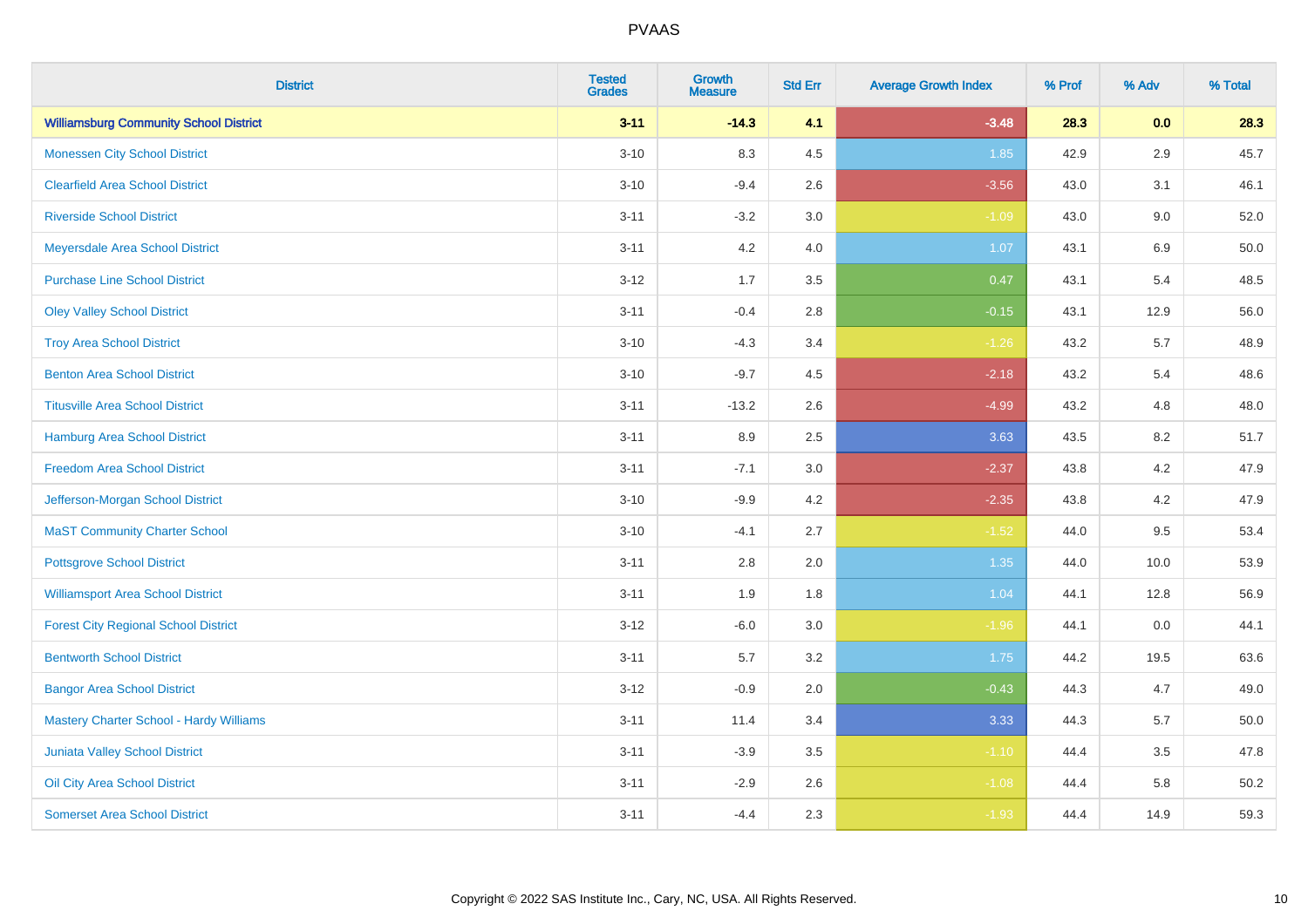| <b>District</b>                               | <b>Tested</b><br><b>Grades</b> | <b>Growth</b><br><b>Measure</b> | <b>Std Err</b> | <b>Average Growth Index</b> | % Prof | % Adv   | % Total |
|-----------------------------------------------|--------------------------------|---------------------------------|----------------|-----------------------------|--------|---------|---------|
| <b>Williamsburg Community School District</b> | $3 - 11$                       | $-14.3$                         | 4.1            | $-3.48$                     | 28.3   | 0.0     | 28.3    |
| <b>Highlands School District</b>              | $3 - 11$                       | $-7.4$                          | 2.7            | $-2.76$                     | 44.4   | 3.7     | 48.2    |
| <b>Tamaqua Area School District</b>           | $3 - 12$                       | $-8.2$                          | 2.5            | $-3.24$                     | 44.5   | 1.9     | 46.4    |
| <b>Montoursville Area School District</b>     | $3 - 12$                       | 10.8                            | 2.5            | 4.24                        | 44.6   | 20.1    | 64.8    |
| <b>Blue Ridge School District</b>             | $3 - 11$                       | $-0.5$                          | 3.6            | $-0.12$                     | 44.6   | 3.1     | 47.7    |
| <b>Chichester School District</b>             | $3 - 11$                       | $-2.7$                          | 2.3            | $-1.17$                     | 44.6   | $6.6\,$ | 51.2    |
| <b>Bethlehem Area School District</b>         | $3 - 11$                       | 9.3                             | 1.1            | 8.15                        | 44.7   | 12.0    | 56.7    |
| <b>Keystone Central School District</b>       | $3 - 11$                       | $-5.1$                          | 2.0            | $-2.46$                     | 44.7   | 4.6     | 49.4    |
| <b>Pottsville Area School District</b>        | $3 - 12$                       | 4.4                             | 2.3            | 1.94                        | 44.8   | 5.4     | 50.2    |
| <b>Laurel Highlands School District</b>       | $3 - 11$                       | 4.3                             | 2.4            | 1.81                        | 44.9   | 9.6     | 54.5    |
| <b>Tunkhannock Area School District</b>       | $3 - 11$                       | 2.3                             | 2.2            | 1.01                        | 44.9   | 9.6     | 54.6    |
| <b>Upper Darby School District</b>            | $3 - 12$                       | 6.9                             | 1.5            | 4.62                        | 45.0   | 6.7     | 51.7    |
| <b>Hazleton Area School District</b>          | $3 - 11$                       | 9.6                             | 1.4            | 6.77                        | 45.0   | $7.8\,$ | 52.9    |
| <b>Homer-Center School District</b>           | $3 - 11$                       | 9.7                             | 3.6            | 2.70                        | 45.1   | 17.2    | 62.3    |
| <b>Tuscarora School District</b>              | $3 - 11$                       | $-0.6$                          | 2.3            | $-0.27$                     | 45.1   | 8.1     | 53.2    |
| <b>Mid Valley School District</b>             | $3 - 10$                       | $-1.7$                          | 3.0            | $-0.55$                     | 45.1   | 7.8     | 52.9    |
| <b>Mount Carmel Area School District</b>      | $3 - 11$                       | $-0.6$                          | 3.1            | $-0.18$                     | 45.3   | 2.1     | 47.4    |
| <b>Gettysburg Area School District</b>        | $3 - 11$                       | $-4.0$                          | 2.1            | $-1.89$                     | 45.3   | 14.0    | 59.3    |
| <b>Milton Area School District</b>            | $3 - 11$                       | $-8.7$                          | 2.5            | $-3.52$                     | 45.4   | 6.9     | 52.3    |
| <b>Clarion Area School District</b>           | $3 - 11$                       | 10.3                            | 4.1            | 2.51                        | 45.4   | 14.6    | 60.0    |
| <b>Connellsville Area School District</b>     | $3 - 11$                       | 6.1                             | 2.0            | 3.05                        | 45.4   | 7.8     | 53.2    |
| South Williamsport Area School District       | $3 - 10$                       | $-5.7$                          | 2.5            | $-2.30$                     | 45.5   | 4.5     | 50.0    |
| <b>Scranton School District</b>               | $3 - 12$                       | $-2.9$                          | 2.4            | $-1.22$                     | 45.6   | 3.6     | 49.1    |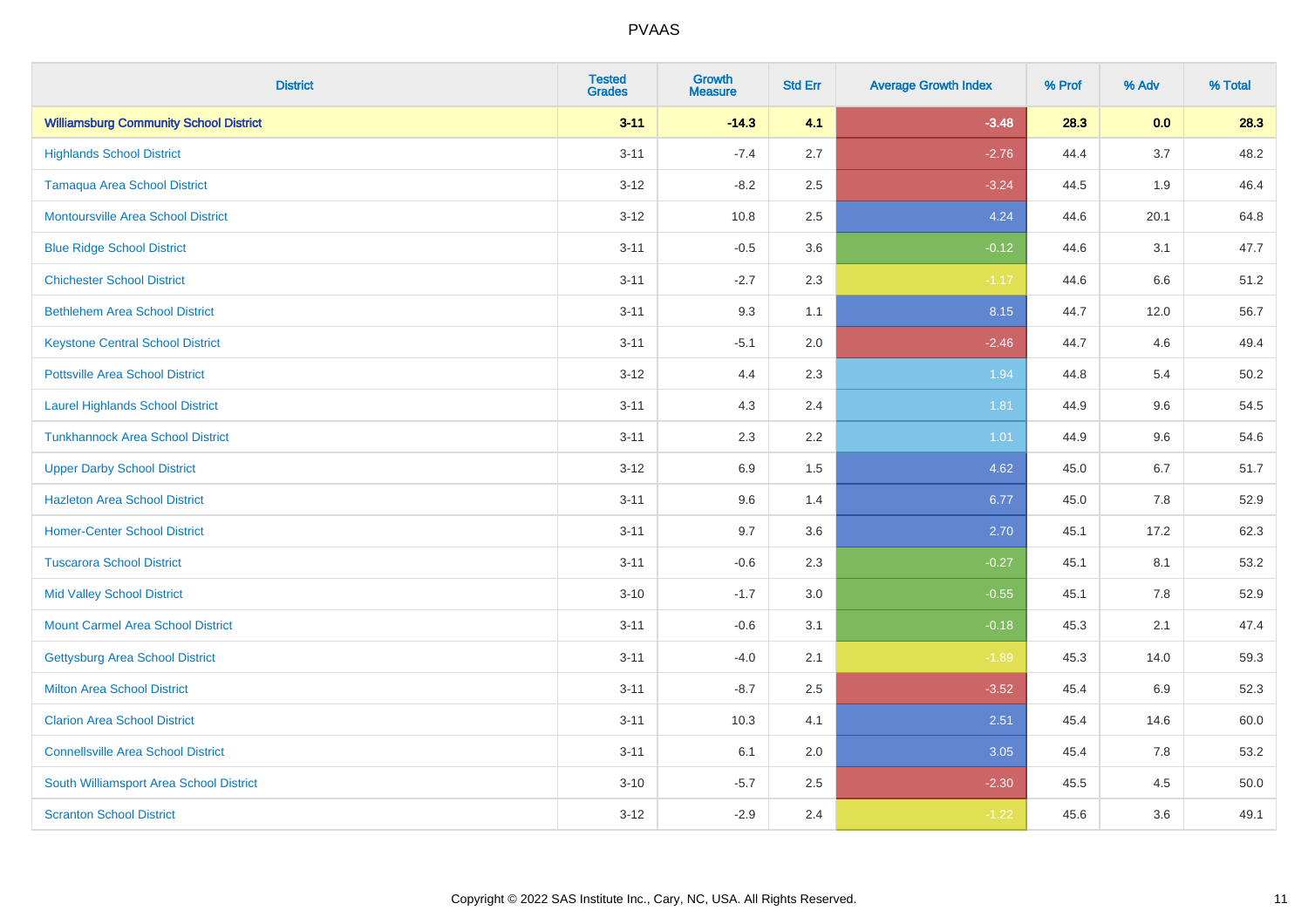| <b>District</b>                                 | <b>Tested</b><br><b>Grades</b> | <b>Growth</b><br><b>Measure</b> | <b>Std Err</b> | <b>Average Growth Index</b> | % Prof | % Adv   | % Total |
|-------------------------------------------------|--------------------------------|---------------------------------|----------------|-----------------------------|--------|---------|---------|
| <b>Williamsburg Community School District</b>   | $3 - 11$                       | $-14.3$                         | 4.1            | $-3.48$                     | 28.3   | 0.0     | 28.3    |
| Renaissance Academy Charter School              | $3 - 11$                       | 8.3                             | 3.3            | 2.54                        | 45.6   | 22.8    | 68.4    |
| <b>Hatboro-Horsham School District</b>          | $3 - 11$                       | $-12.8$                         | 1.7            | $-7.47$                     | 45.6   | 7.2     | 52.8    |
| <b>Ridley School District</b>                   | $3 - 12$                       | 10.0                            | 1.6            | 6.10                        | 45.6   | 8.2     | 53.8    |
| Pocono Mountain School District                 | $3 - 12$                       | 6.8                             | 1.5            | 4.62                        | 45.8   | 5.0     | 50.7    |
| <b>East Stroudsburg Area School District</b>    | $3 - 11$                       | 0.1                             | 1.6            | 0.05                        | 45.8   | 7.8     | 53.6    |
| <b>City CHS</b>                                 | $10 - 11$                      | 13.6                            | 2.7            | 5.12                        | 45.8   | 3.0     | 48.8    |
| <b>Bradford Area School District</b>            | $3 - 12$                       | $-9.3$                          | 2.4            | $-3.87$                     | 45.8   | 8.3     | 54.2    |
| <b>Cheltenham School District</b>               | $3 - 11$                       | $-1.4$                          | 2.1            | $-0.67$                     | 46.1   | 10.0    | 56.1    |
| <b>Elk Lake School District</b>                 | $3 - 11$                       | $-4.0$                          | 3.3            | $-1.23$                     | 46.2   | 3.3     | 49.4    |
| <b>Salisbury Township School District</b>       | $3 - 11$                       | 6.3                             | 3.6            | 1.77                        | 46.2   | 6.6     | 52.8    |
| <b>Eastern Lancaster County School District</b> | $3 - 12$                       | 4.5                             | 2.2            | 2.09                        | 46.3   | 11.4    | 57.6    |
| Pennsylvania Cyber Charter School               | $3 - 11$                       | 11.6                            | 1.5            | 7.54                        | 46.3   | $5.0\,$ | 51.3    |
| Lehigh Valley Academy Regional Charter School   | $3 - 11$                       | 0.7                             | 2.3            | 0.32                        | 46.3   | 5.0     | 51.4    |
| <b>Middletown Area School District</b>          | $3 - 11$                       | $-5.3$                          | 2.6            | $-2.05$                     | 46.4   | 5.3     | 51.7    |
| <b>Warwick School District</b>                  | $3 - 11$                       | 5.2                             | 1.9            | 2.76                        | 46.4   | 17.0    | 63.3    |
| <b>Blue Mountain School District</b>            | $3 - 10$                       | $-5.8$                          | 2.3            | $-2.56$                     | 46.6   | 8.5     | 55.1    |
| <b>Chestnut Ridge School District</b>           | $3 - 12$                       | $-3.4$                          | 2.9            | $-1.17$                     | 46.6   | 5.8     | 52.4    |
| Penn-Delco School District                      | $3 - 11$                       | $-6.8$                          | 1.9            | $-3.51$                     | 46.6   | 3.2     | 49.8    |
| <b>Interboro School District</b>                | $3 - 12$                       | $-7.3$                          | 2.1            | $-3.43$                     | 46.6   | 4.8     | 51.4    |
| Jeannette City School District                  | $3 - 11$                       | $-4.3$                          | 3.8            | $-1.13$                     | 46.7   | 7.5     | 54.2    |
| <b>Montrose Area School District</b>            | $3 - 10$                       | $-5.5$                          | 3.0            | $-1.82$                     | 46.7   | 5.4     | 52.2    |
| <b>Pennridge School District</b>                | $3 - 10$                       | $-16.8$                         | 1.4            | $-11.59$                    | 46.8   | 8.0     | 54.9    |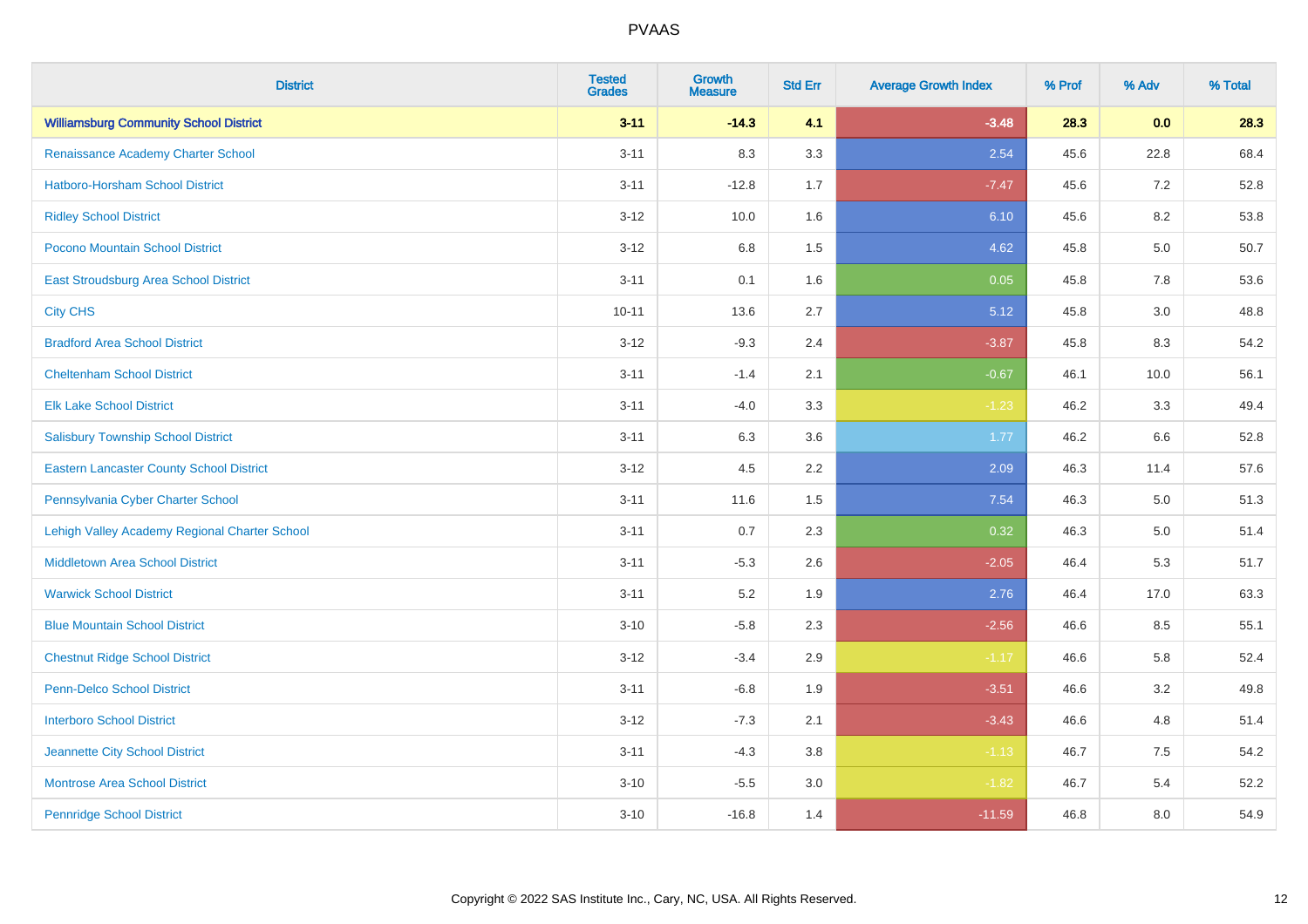| <b>District</b>                                    | <b>Tested</b><br><b>Grades</b> | Growth<br><b>Measure</b> | <b>Std Err</b> | <b>Average Growth Index</b> | % Prof | % Adv   | % Total |
|----------------------------------------------------|--------------------------------|--------------------------|----------------|-----------------------------|--------|---------|---------|
| <b>Williamsburg Community School District</b>      | $3 - 11$                       | $-14.3$                  | 4.1            | $-3.48$                     | 28.3   | 0.0     | 28.3    |
| <b>Athens Area School District</b>                 | $3 - 11$                       | 1.6                      | 2.5            | 0.64                        | 46.9   | $7.6\,$ | 54.5    |
| <b>Jersey Shore Area School District</b>           | $3 - 11$                       | 0.5                      | 2.6            | 0.21                        | 47.1   | 9.2     | 56.2    |
| <b>Mifflin County School District</b>              | $3 - 11$                       | 9.1                      | 1.7            | 5.49                        | 47.1   | 6.7     | 53.8    |
| <b>West Branch Area School District</b>            | $3 - 11$                       | 0.2                      | 3.8            | 0.05                        | 47.2   | 1.9     | 49.1    |
| <b>Penncrest School District</b>                   | $3 - 11$                       | 5.7                      | 2.2            | 2.57                        | 47.2   | 7.1     | 54.3    |
| <b>Commonwealth Charter Academy Charter School</b> | $3 - 10$                       | 9.1                      | 1.9            | 4.90                        | 47.2   | 9.1     | 56.3    |
| <b>New Foundations Charter School</b>              | $3 - 11$                       | 5.4                      | 2.2            | 2.41                        | 47.2   | 2.5     | 49.8    |
| <b>Cornwall-Lebanon School District</b>            | $3 - 11$                       | 8.3                      | 1.6            | 5.08                        | 47.2   | 8.4     | 55.6    |
| <b>Northern Cambria School District</b>            | $3 - 11$                       | 10.0                     | 3.3            | 3.04                        | 47.4   | 5.1     | 52.6    |
| <b>Cranberry Area School District</b>              | $3 - 12$                       | 9.2                      | 3.0            | 3.04                        | 47.5   | 10.2    | 57.6    |
| <b>Greensburg Salem School District</b>            | $3 - 11$                       | $-4.4$                   | 2.4            | $-1.88$                     | 47.6   | 4.9     | 52.4    |
| <b>Indiana Area School District</b>                | $3 - 11$                       | $-5.3$                   | 2.3            | $-2.28$                     | 47.6   | 18.4    | 66.1    |
| <b>Bellefonte Area School District</b>             | $3 - 11$                       | $-0.4$                   | 2.2            | $-0.17$                     | 47.6   | 10.6    | 58.2    |
| Altoona Area School District                       | $3 - 12$                       | 3.3                      | 1.6            | 1.99                        | 47.7   | 8.2     | 55.9    |
| <b>Susquenita School District</b>                  | $3 - 11$                       | $-0.1$                   | 2.8            | $-0.01$                     | 47.7   | 10.1    | 57.8    |
| <b>North Star School District</b>                  | $3 - 11$                       | $-8.7$                   | 3.5            | $-2.51$                     | 47.8   | 6.0     | 53.7    |
| <b>Spring Cove School District</b>                 | $3 - 11$                       | 3.4                      | 2.5            | 1.33                        | 47.8   | 12.7    | 60.4    |
| <b>Leechburg Area School District</b>              | $3 - 11$                       | 4.4                      | 4.0            | 1.09                        | 47.8   | 19.6    | 67.4    |
| Southern Tioga School District                     | $3 - 11$                       | $-11.5$                  | 2.7            | $-4.25$                     | 47.8   | 6.4     | 54.3    |
| <b>Panther Valley School District</b>              | $3 - 12$                       | $-0.6$                   | 3.3            | $-0.19$                     | 47.9   | 4.3     | 52.1    |
| <b>Stroudsburg Area School District</b>            | $3 - 11$                       | 5.5                      | 1.9            | 2.88                        | 48.1   | 4.2     | 52.3    |
| <b>Conemaugh Valley School District</b>            | $3 - 12$                       | $-3.2$                   | 4.1            | $-0.78$                     | 48.2   | 5.6     | 53.7    |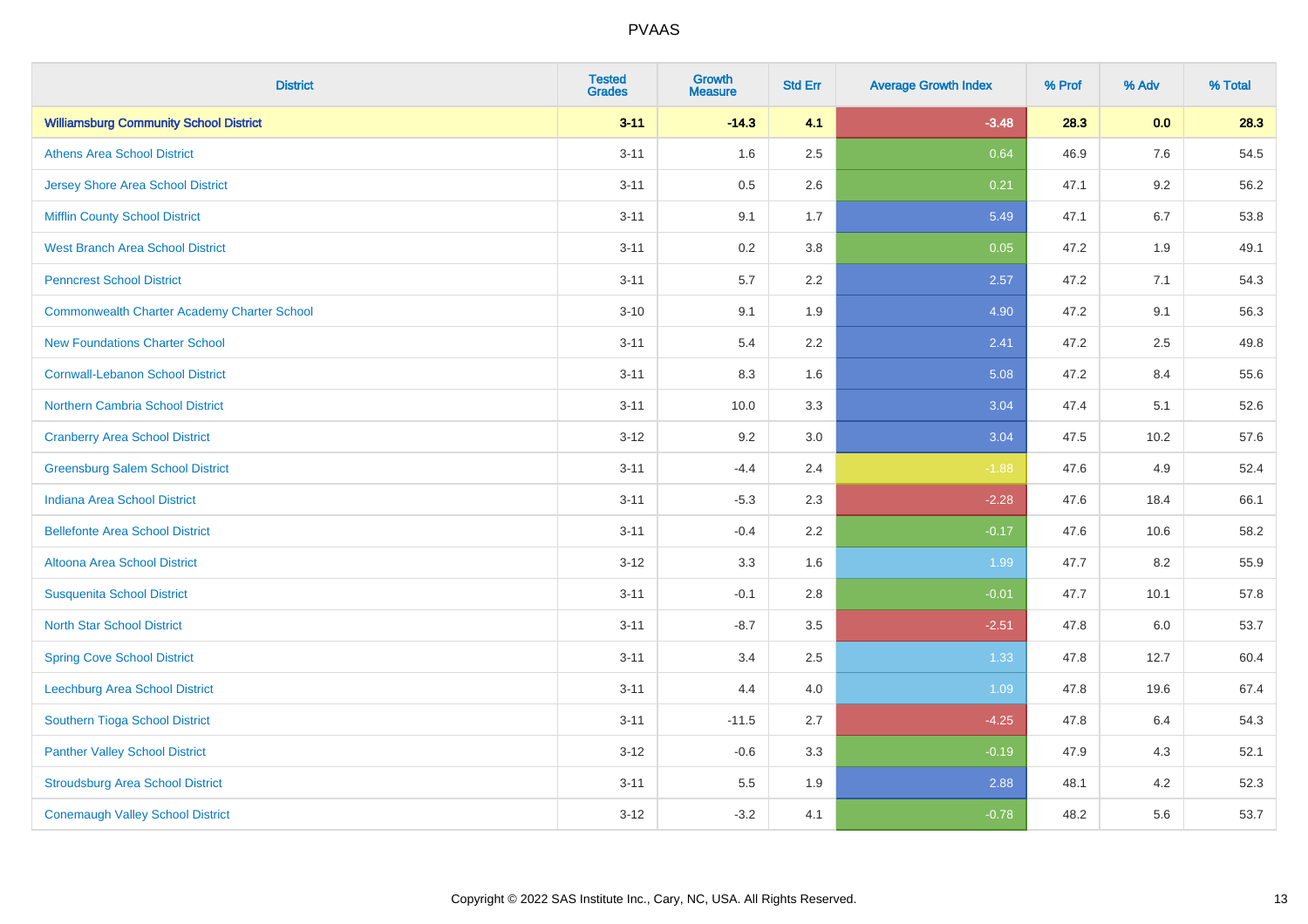| <b>District</b>                                | <b>Tested</b><br><b>Grades</b> | <b>Growth</b><br><b>Measure</b> | <b>Std Err</b> | <b>Average Growth Index</b> | % Prof | % Adv   | % Total |
|------------------------------------------------|--------------------------------|---------------------------------|----------------|-----------------------------|--------|---------|---------|
| <b>Williamsburg Community School District</b>  | $3 - 11$                       | $-14.3$                         | 4.1            | $-3.48$                     | 28.3   | 0.0     | 28.3    |
| <b>Sharon City School District</b>             | $3 - 11$                       | 4.9                             | 2.6            | 1.87                        | 48.2   | 5.3     | 53.4    |
| <b>Iroquois School District</b>                | $3 - 11$                       | 13.1                            | 3.0            | 4.35                        | 48.2   | 7.8     | 56.0    |
| <b>Franklin Area School District</b>           | $3 - 11$                       | 6.6                             | 2.8            | 2.34                        | 48.2   | 4.5     | 52.7    |
| <b>East Lycoming School District</b>           | $3 - 11$                       | $-6.0$                          | 2.7            | $-2.24$                     | 48.3   | 4.2     | 52.5    |
| <b>Trinity Area School District</b>            | $3 - 11$                       | $-5.4$                          | 2.0            | $-2.71$                     | 48.3   | 11.8    | 60.1    |
| <b>Bald Eagle Area School District</b>         | $3 - 11$                       | $-2.1$                          | 2.7            | $-0.75$                     | 48.4   | 9.4     | 57.7    |
| <b>Bedford Area School District</b>            | $3 - 11$                       | 2.5                             | 2.6            | 0.93                        | 48.5   | 10.0    | 58.5    |
| <b>Fort Leboeuf School District</b>            | $3 - 11$                       | 11.7                            | 2.5            | 4.73                        | 48.5   | 21.1    | 69.6    |
| <b>Moshannon Valley School District</b>        | $3 - 10$                       | $-7.0$                          | 3.4            | $-2.01$                     | 48.5   | 0.0     | 48.5    |
| <b>Lakeland School District</b>                | $3 - 11$                       | 1.1                             | 2.8            | 0.38                        | 48.6   | 3.7     | 52.3    |
| <b>Montgomery Area School District</b>         | $3 - 11$                       | 10.7                            | 3.6            | 2.96                        | 48.7   | 12.4    | 61.1    |
| <b>Wilson Area School District</b>             | $3 - 11$                       | 6.0                             | 2.6            | 2.30                        | 48.7   | 8.5     | 57.2    |
| <b>Saucon Valley School District</b>           | $3 - 11$                       | 14.7                            | 2.5            | 5.98                        | 48.7   | 20.2    | 69.0    |
| <b>Harbor Creek School District</b>            | $3 - 11$                       | $-7.1$                          | 2.7            | $-2.67$                     | 48.8   | 15.2    | 64.0    |
| <b>Berlin Brothersvalley School District</b>   | $3 - 11$                       | 4.0                             | 4.2            | 0.96                        | 48.8   | 14.0    | 62.8    |
| <b>Eastern Lebanon County School District</b>  | $3 - 11$                       | 8.6                             | 2.2            | 3.84                        | 48.8   | 11.4    | 60.3    |
| <b>Ridgway Area School District</b>            | $3 - 11$                       | $-14.5$                         | 4.1            | $-3.56$                     | 49.0   | $9.8\,$ | 58.8    |
| <b>Shaler Area School District</b>             | $3 - 11$                       | $-0.8$                          | 1.9            | $-0.43$                     | 49.1   | 9.6     | 58.7    |
| <b>Brandywine Heights Area School District</b> | $3 - 11$                       | $-4.9$                          | 2.7            | $-1.81$                     | 49.2   | 8.2     | 57.4    |
| <b>Wellsboro Area School District</b>          | $3 - 11$                       | $-12.4$                         | 3.0            | $-4.11$                     | 49.2   | 11.9    | 61.1    |
| <b>Lower Dauphin School District</b>           | $3 - 11$                       | 0.6                             | 1.9            | 0.33                        | 49.2   | 12.6    | 61.8    |
| <b>Brockway Area School District</b>           | $3 - 11$                       | 0.6                             | 3.6            | 0.16                        | 49.2   | 7.7     | 56.9    |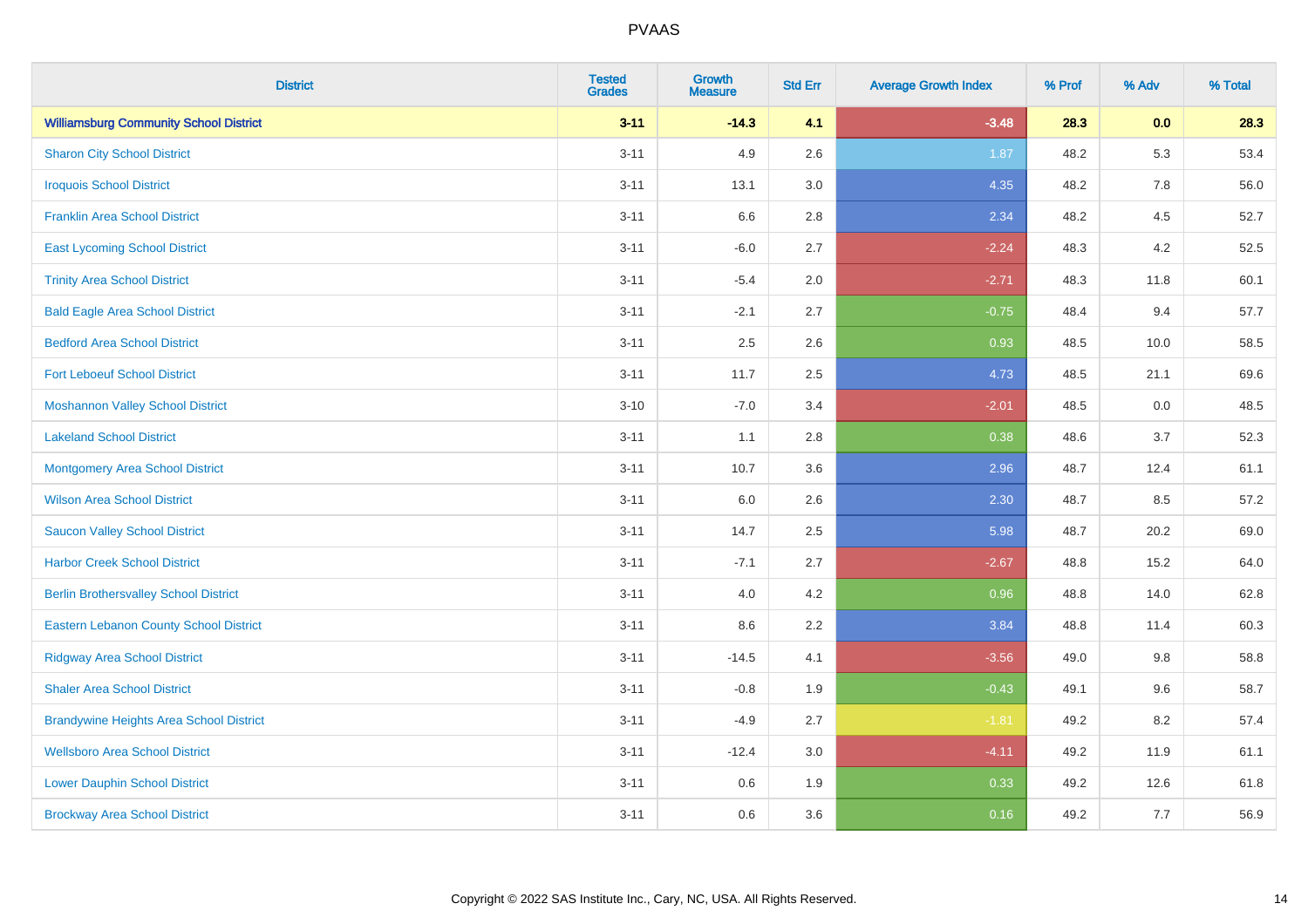| <b>District</b>                                | <b>Tested</b><br><b>Grades</b> | <b>Growth</b><br><b>Measure</b> | <b>Std Err</b> | <b>Average Growth Index</b> | % Prof | % Adv | % Total |
|------------------------------------------------|--------------------------------|---------------------------------|----------------|-----------------------------|--------|-------|---------|
| <b>Williamsburg Community School District</b>  | $3 - 11$                       | $-14.3$                         | 4.1            | $-3.48$                     | 28.3   | 0.0   | 28.3    |
| <b>Whitehall-Coplay School District</b>        | $3 - 11$                       | 6.1                             | 1.8            | 3.45                        | 49.3   | 7.4   | 56.6    |
| <b>Avella Area School District</b>             | $3 - 12$                       | $-0.3$                          | 4.7            | $-0.05$                     | 49.3   | 14.5  | 63.8    |
| <b>Wyoming Valley West School District</b>     | $3 - 11$                       | $-2.2$                          | 2.4            | $-0.91$                     | 49.4   | 3.0   | 52.4    |
| <b>Susquehanna Community School District</b>   | $3 - 11$                       | $-2.8$                          | 4.2            | $-0.66$                     | 49.4   | 6.9   | 56.3    |
| <b>Riverside Beaver County School District</b> | $3 - 11$                       | $-14.0$                         | 3.0            | $-4.64$                     | 49.4   | 8.8   | 58.2    |
| <b>Mohawk Area School District</b>             | $3 - 11$                       | $-7.5$                          | 3.1            | $-2.45$                     | 49.4   | 11.0  | 60.4    |
| <b>Twin Valley School District</b>             | $3 - 12$                       | $-3.6$                          | 2.1            | $-1.69$                     | 49.6   | 7.1   | 56.8    |
| Schuylkill Haven Area School District          | $3 - 11$                       | $-15.3$                         | 3.1            | $-4.87$                     | 49.7   | 2.4   | 52.1    |
| <b>Moniteau School District</b>                | $3 - 11$                       | $-11.8$                         | 3.3            | $-3.56$                     | 50.0   | 6.3   | 56.3    |
| <b>Waynesboro Area School District</b>         | $3 - 12$                       | $-6.1$                          | 1.9            | $-3.20$                     | 50.0   | 6.8   | 56.8    |
| <b>Apollo-Ridge School District</b>            | $3 - 12$                       | $-4.7$                          | 3.7            | $-1.24$                     | 50.0   | 10.0  | 60.0    |
| <b>Burgettstown Area School District</b>       | $3 - 11$                       | $-2.1$                          | 3.4            | $-0.62$                     | 50.0   | 1.4   | 51.4    |
| South Side Area School District                | $3 - 11$                       | $-1.6$                          | 3.3            | $-0.48$                     | 50.0   | 6.8   | 56.8    |
| <b>Elizabethtown Area School District</b>      | $3 - 12$                       | $-0.9$                          | 1.9            | $-0.47$                     | 50.0   | 11.2  | 61.2    |
| <b>Glendale School District</b>                | $3 - 10$                       | $-0.9$                          | 3.7            | $-0.24$                     | 50.0   | 5.4   | 55.4    |
| Insight PA Cyber Charter School                | $3 - 11$                       | 0.7                             | 5.7            | 0.12                        | 50.0   | 4.8   | 54.8    |
| <b>Oswayo Valley School District</b>           | $3 - 12$                       | 8.5                             | 5.0            | 1.68                        | 50.0   | 16.7  | 66.7    |
| Pen Argyl Area School District                 | $3 - 12$                       | 9.2                             | 2.7            | 3.46                        | 50.0   | 12.6  | 62.6    |
| <b>Greenwood School District</b>               | $3 - 11$                       | 15.9                            | 3.9            | 4.11                        | 50.0   | 25.0  | 75.0    |
| <b>Great Valley School District</b>            | $3 - 11$                       | 15.0                            | 1.9            | 7.98                        | 50.0   | 35.0  | 85.0    |
| <b>Centennial School District</b>              | $3 - 10$                       | 7.1                             | 1.7            | 4.29                        | 50.1   | 8.7   | 58.9    |
| Ambridge Area School District                  | $3 - 12$                       | 9.1                             | 2.6            | 3.46                        | 50.4   | 10.7  | 61.1    |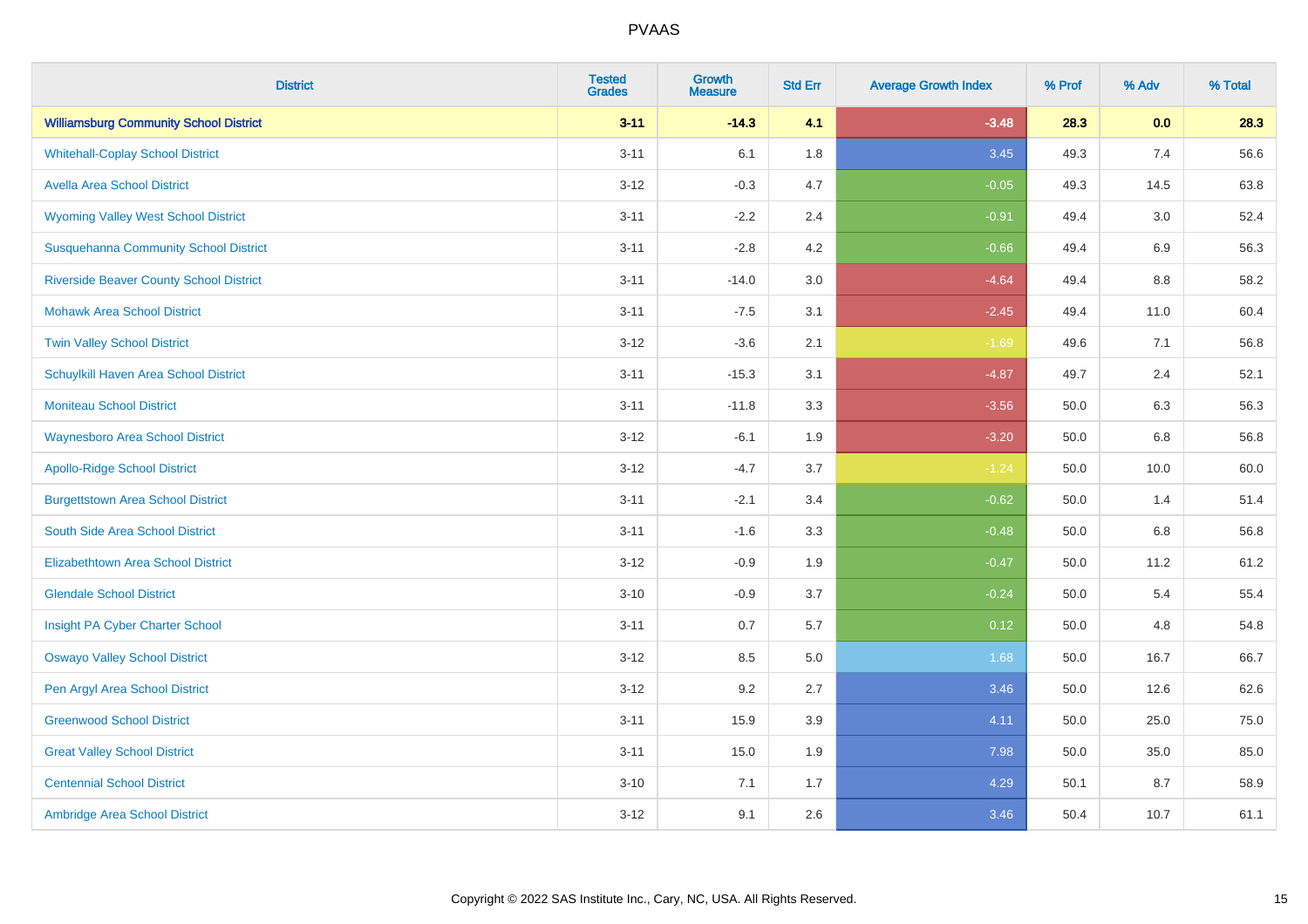| <b>District</b>                               | <b>Tested</b><br><b>Grades</b> | <b>Growth</b><br><b>Measure</b> | <b>Std Err</b> | <b>Average Growth Index</b> | % Prof | % Adv   | % Total |
|-----------------------------------------------|--------------------------------|---------------------------------|----------------|-----------------------------|--------|---------|---------|
| <b>Williamsburg Community School District</b> | $3 - 11$                       | $-14.3$                         | 4.1            | $-3.48$                     | 28.3   | 0.0     | 28.3    |
| Philadelphia Academy Charter School           | $3 - 11$                       | $-8.9$                          | 2.9            | $-3.04$                     | 50.5   | $2.9\,$ | 53.4    |
| <b>Exeter Township School District</b>        | $3 - 11$                       | $-10.4$                         | 1.9            | $-5.44$                     | 50.6   | 2.7     | 53.3    |
| Shenango Area School District                 | $3 - 11$                       | $-2.6$                          | 3.3            | $-0.79$                     | 50.6   | 13.9    | 64.6    |
| <b>Keystone School District</b>               | $3 - 11$                       | 3.1                             | 3.3            | 0.94                        | 50.6   | 6.5     | 57.1    |
| <b>Steel Valley School District</b>           | $3 - 11$                       | 6.5                             | 3.4            | 1.89                        | 50.7   | 5.6     | 56.3    |
| <b>Cocalico School District</b>               | $3 - 11$                       | 10.6                            | 2.0            | 5.18                        | 50.8   | 14.1    | 64.8    |
| <b>Yough School District</b>                  | $3 - 10$                       | $-6.6$                          | 2.7            | $-2.43$                     | 50.8   | 4.0     | 54.8    |
| <b>Dubois Area School District</b>            | $3 - 11$                       | $-6.2$                          | 2.0            | $-3.07$                     | 50.9   | 13.4    | 64.3    |
| <b>Cambria Heights School District</b>        | $3 - 10$                       | $-4.1$                          | 3.1            | $-1.32$                     | 51.0   | 6.0     | 57.0    |
| Daniel Boone Area School District             | $3 - 12$                       | 5.7                             | 2.0            | 2.88                        | 51.0   | 11.5    | 62.6    |
| <b>Plum Borough School District</b>           | $3 - 11$                       | $-11.3$                         | 2.2            | $-5.19$                     | 51.1   | 9.0     | 60.1    |
| Northeastern York School District             | $3 - 11$                       | 5.9                             | 2.0            | 3.03                        | 51.1   | 16.6    | 67.6    |
| <b>Lehighton Area School District</b>         | $3 - 11$                       | $-1.6$                          | 2.3            | $-0.70$                     | 51.1   | 5.6     | 56.7    |
| <b>Valley Grove School District</b>           | $3 - 10$                       | $-3.7$                          | 3.7            | $-1.01$                     | 51.2   | 6.1     | 57.3    |
| <b>Millville Area School District</b>         | $3 - 12$                       | $-0.9$                          | 4.7            | $-0.18$                     | 51.4   | 5.4     | 56.8    |
| <b>Central Fulton School District</b>         | $3 - 11$                       | $-0.5$                          | 3.5            | $-0.14$                     | 51.4   | $8.6\,$ | 60.0    |
| <b>Newport School District</b>                | $3 - 12$                       | 1.4                             | 3.5            | 0.41                        | 51.5   | 10.3    | 61.8    |
| <b>Armstrong School District</b>              | $3 - 11$                       | 2.6                             | 1.7            | 1.53                        | 51.5   | 6.1     | 57.6    |
| Northern Bedford County School District       | $3 - 11$                       | 16.5                            | 3.6            | 4.58                        | 51.7   | 20.0    | 71.7    |
| <b>Elizabeth Forward School District</b>      | $3 - 11$                       | $-8.4$                          | 2.4            | $-3.41$                     | 51.7   | 4.0     | 55.7    |
| <b>Conewago Valley School District</b>        | $3 - 12$                       | $-0.9$                          | 2.0            | $-0.45$                     | 51.7   | 9.6     | 61.3    |
| Millersburg Area School District              | $3 - 11$                       | 6.2                             | 3.8            | 1.63                        | 51.8   | 7.4     | 59.3    |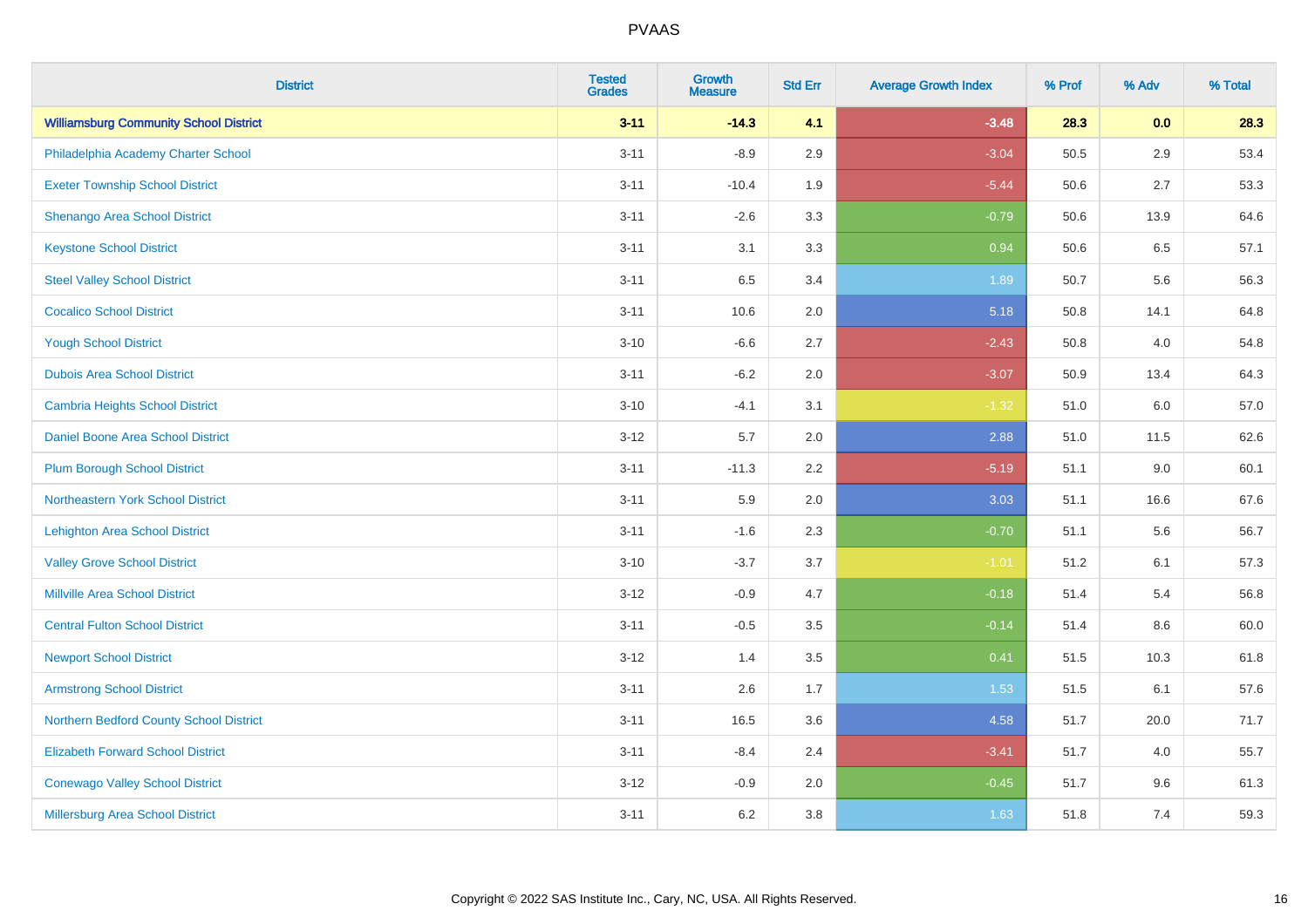| <b>District</b>                               | <b>Tested</b><br><b>Grades</b> | <b>Growth</b><br><b>Measure</b> | <b>Std Err</b> | <b>Average Growth Index</b> | % Prof | % Adv | % Total |
|-----------------------------------------------|--------------------------------|---------------------------------|----------------|-----------------------------|--------|-------|---------|
| <b>Williamsburg Community School District</b> | $3 - 11$                       | $-14.3$                         | 4.1            | $-3.48$                     | 28.3   | 0.0   | 28.3    |
| <b>Penn Manor School District</b>             | $3 - 11$                       | $-0.4$                          | 1.6            | $-0.25$                     | 51.9   | 12.6  | 64.5    |
| <b>Brentwood Borough School District</b>      | $3 - 11$                       | $-5.3$                          | 3.0            | $-1.72$                     | 52.0   | 6.1   | 58.2    |
| North Pocono School District                  | $3 - 11$                       | $-2.3$                          | 3.4            | $-0.68$                     | 52.0   | 16.4  | 68.5    |
| <b>Conrad Weiser Area School District</b>     | $3 - 11$                       | 3.6                             | 2.2            | 1.63                        | 52.1   | 2.1   | 54.2    |
| <b>Reynolds School District</b>               | $3 - 10$                       | 0.5                             | 3.4            | 0.16                        | 52.1   | 7.0   | 59.2    |
| Octorara Area School District                 | $3 - 11$                       | 9.1                             | 2.4            | 3.82                        | 52.1   | 8.5   | 60.6    |
| <b>Gateway School District</b>                | $3 - 11$                       | 0.8                             | 2.2            | 0.38                        | 52.1   | 13.8  | 65.9    |
| <b>Dover Area School District</b>             | $3 - 12$                       | 6.0                             | 2.1            | 2.94                        | 52.2   | 6.0   | 58.2    |
| Sayre Area School District                    | $3 - 11$                       | 11.2                            | 3.5            | 3.20                        | 52.2   | 7.5   | 59.7    |
| <b>Hanover Public School District</b>         | $3 - 11$                       | 5.2                             | 2.8            | 1.83                        | 52.2   | 14.4  | 66.7    |
| <b>Wayne Highlands School District</b>        | $3 - 11$                       | 7.8                             | 2.4            | 3.23                        | 52.3   | 13.1  | 65.4    |
| Northampton Area School District              | $3 - 11$                       | 4.0                             | 1.6            | 2.51                        | 52.3   | 10.8  | 63.1    |
| <b>Kennett Consolidated School District</b>   | $3 - 11$                       | 4.8                             | 1.8            | 2.61                        | 52.5   | 10.7  | 63.2    |
| <b>Wilson School District</b>                 | $3 - 12$                       | $8.8\,$                         | 1.5            | 5.96                        | 52.6   | 14.6  | 67.2    |
| <b>Mount Pleasant Area School District</b>    | $3 - 11$                       | $-5.0$                          | 2.6            | $-1.93$                     | 52.6   | 0.0   | 52.6    |
| <b>Old Forge School District</b>              | $3 - 12$                       | $-5.9$                          | 3.4            | $-1.73$                     | 52.9   | 7.1   | 60.0    |
| <b>Line Mountain School District</b>          | $3 - 11$                       | 4.1                             | 3.2            | 1.27                        | 52.9   | 9.2   | 62.1    |
| <b>Haverford Township School District</b>     | $3 - 11$                       | $8.0\,$                         | 1.5            | 5.27                        | 53.0   | 25.5  | 78.6    |
| <b>Allegheny Valley School District</b>       | $3 - 11$                       | 8.5                             | 3.9            | 2.17                        | 53.1   | 12.2  | 65.3    |
| <b>South Butler County School District</b>    | $3 - 10$                       | 3.9                             | 2.5            | 1.54                        | 53.1   | 16.6  | 69.7    |
| <b>Karns City Area School District</b>        | $3 - 11$                       | $-6.0$                          | 2.9            | $-2.03$                     | 53.1   | 8.3   | 61.5    |
| <b>Shippensburg Area School District</b>      | $3 - 11$                       | 9.3                             | 1.9            | 4.84                        | 53.1   | 10.2  | 63.3    |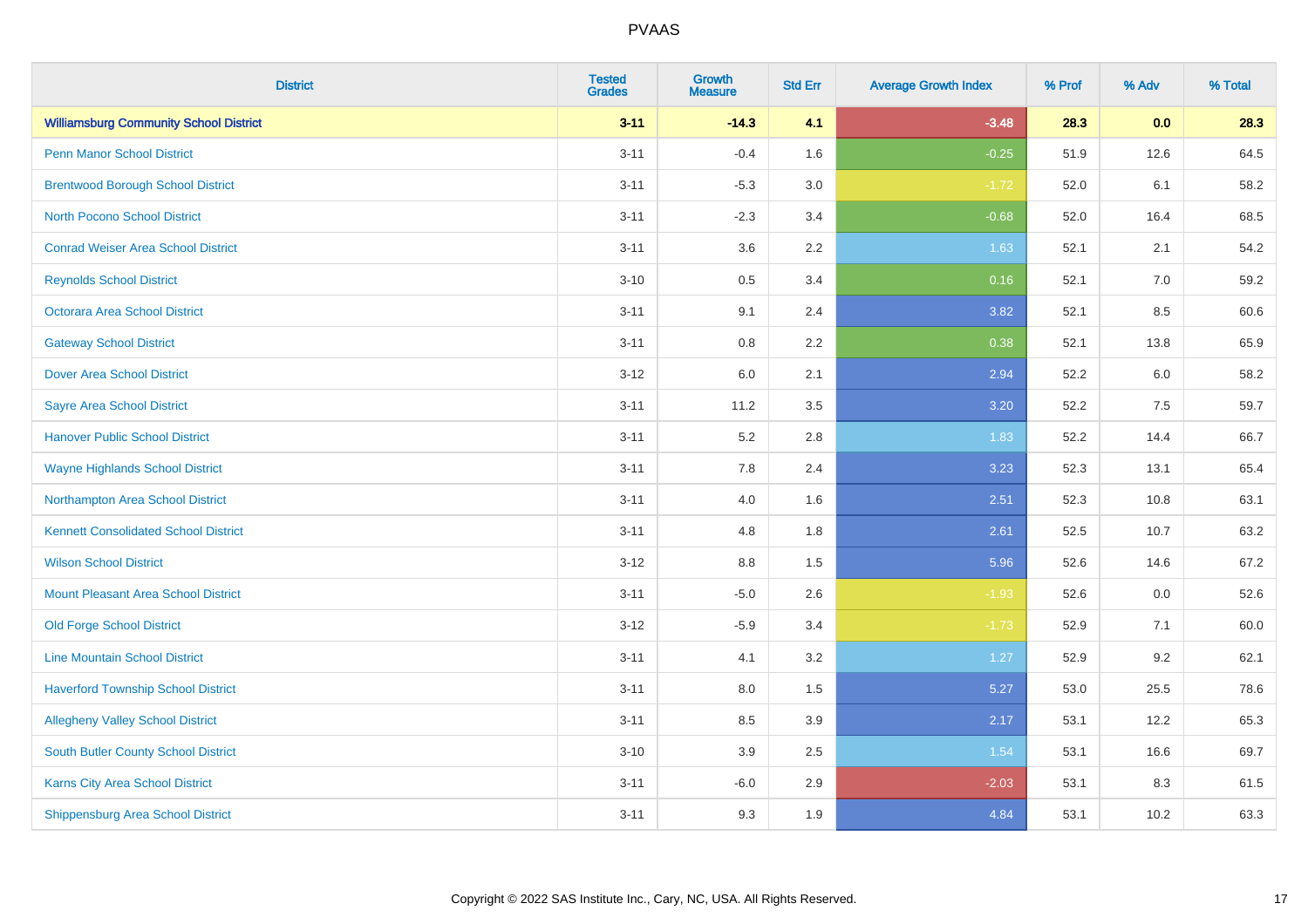| <b>District</b>                                | <b>Tested</b><br><b>Grades</b> | Growth<br><b>Measure</b> | <b>Std Err</b> | <b>Average Growth Index</b> | % Prof | % Adv | % Total |
|------------------------------------------------|--------------------------------|--------------------------|----------------|-----------------------------|--------|-------|---------|
| <b>Williamsburg Community School District</b>  | $3 - 11$                       | $-14.3$                  | 4.1            | $-3.48$                     | 28.3   | 0.0   | 28.3    |
| <b>Manheim Township School District</b>        | $3 - 12$                       | $-0.9$                   | 1.6            | $-0.58$                     | 53.2   | 15.5  | 68.7    |
| <b>Manheim Central School District</b>         | $3 - 11$                       | 2.1                      | 2.1            | 1.01                        | 53.2   | 11.6  | 64.8    |
| <b>Keystone Oaks School District</b>           | $3 - 11$                       | 5.5                      | 2.6            | 2.07                        | 53.2   | 12.1  | 65.4    |
| <b>Central Dauphin School District</b>         | $3 - 11$                       | 4.4                      | 1.3            | 3.32                        | 53.3   | 7.4   | 60.7    |
| Northwestern Lehigh School District            | $3 - 11$                       | 2.2                      | 2.3            | 0.93                        | 53.3   | 9.7   | 63.0    |
| Allegheny-Clarion Valley School District       | $3 - 10$                       | 7.8                      | 4.7            | 1.65                        | 53.3   | 3.3   | 56.7    |
| <b>Northgate School District</b>               | $3 - 11$                       | 6.3                      | 3.6            | 1.73                        | 53.3   | 16.7  | 70.0    |
| <b>Greenville Area School District</b>         | $3 - 11$                       | 0.7                      | 2.9            | 0.26                        | 53.4   | 6.9   | 60.3    |
| <b>York Suburban School District</b>           | $3 - 11$                       | 10.1                     | 2.1            | 4.91                        | 53.5   | 27.8  | 81.3    |
| <b>Hempfield Area School District</b>          | $3 - 12$                       | 4.6                      | 1.6            | 2.86                        | 53.5   | 20.1  | 73.6    |
| <b>South Park School District</b>              | $3 - 11$                       | $-11.3$                  | 2.7            | $-4.23$                     | 53.5   | 13.7  | 67.3    |
| <b>Fleetwood Area School District</b>          | $3 - 10$                       | 12.2                     | 2.2            | 5.68                        | 53.5   | 11.6  | 65.2    |
| <b>Camp Hill School District</b>               | $3 - 12$                       | 2.3                      | 3.0            | 0.78                        | 53.6   | 17.5  | 71.1    |
| <b>Valley View School District</b>             | $3 - 11$                       | 18.1                     | 2.4            | 7.42                        | 53.7   | 14.7  | 68.4    |
| <b>Central Columbia School District</b>        | $3 - 12$                       | $-4.8$                   | 2.6            | $-1.86$                     | 53.7   | 14.8  | 68.5    |
| <b>Perkiomen Valley School District</b>        | $3 - 11$                       | $-3.5$                   | 1.6            | $-2.18$                     | 53.8   | 13.4  | 67.2    |
| <b>Palisades School District</b>               | $3 - 11$                       | $-8.7$                   | 2.8            | $-3.06$                     | 53.8   | 6.7   | 60.5    |
| <b>Conemaugh Township Area School District</b> | $3 - 12$                       | $-3.7$                   | 3.4            | $-1.09$                     | 53.8   | 17.6  | 71.4    |
| <b>Wyoming Area School District</b>            | $3 - 10$                       | $-1.3$                   | 2.6            | $-0.50$                     | 53.8   | 10.8  | 64.6    |
| <b>West York Area School District</b>          | $3 - 12$                       | 3.2                      | 2.3            | 1.38                        | 53.8   | 4.4   | 58.2    |
| <b>Girard School District</b>                  | $3 - 11$                       | $-0.6$                   | 2.7            | $-0.22$                     | 53.9   | 15.6  | 69.6    |
| <b>Hampton Township School District</b>        | $3 - 11$                       | 5.1                      | 2.2            | 2.35                        | 54.0   | 28.2  | 82.2    |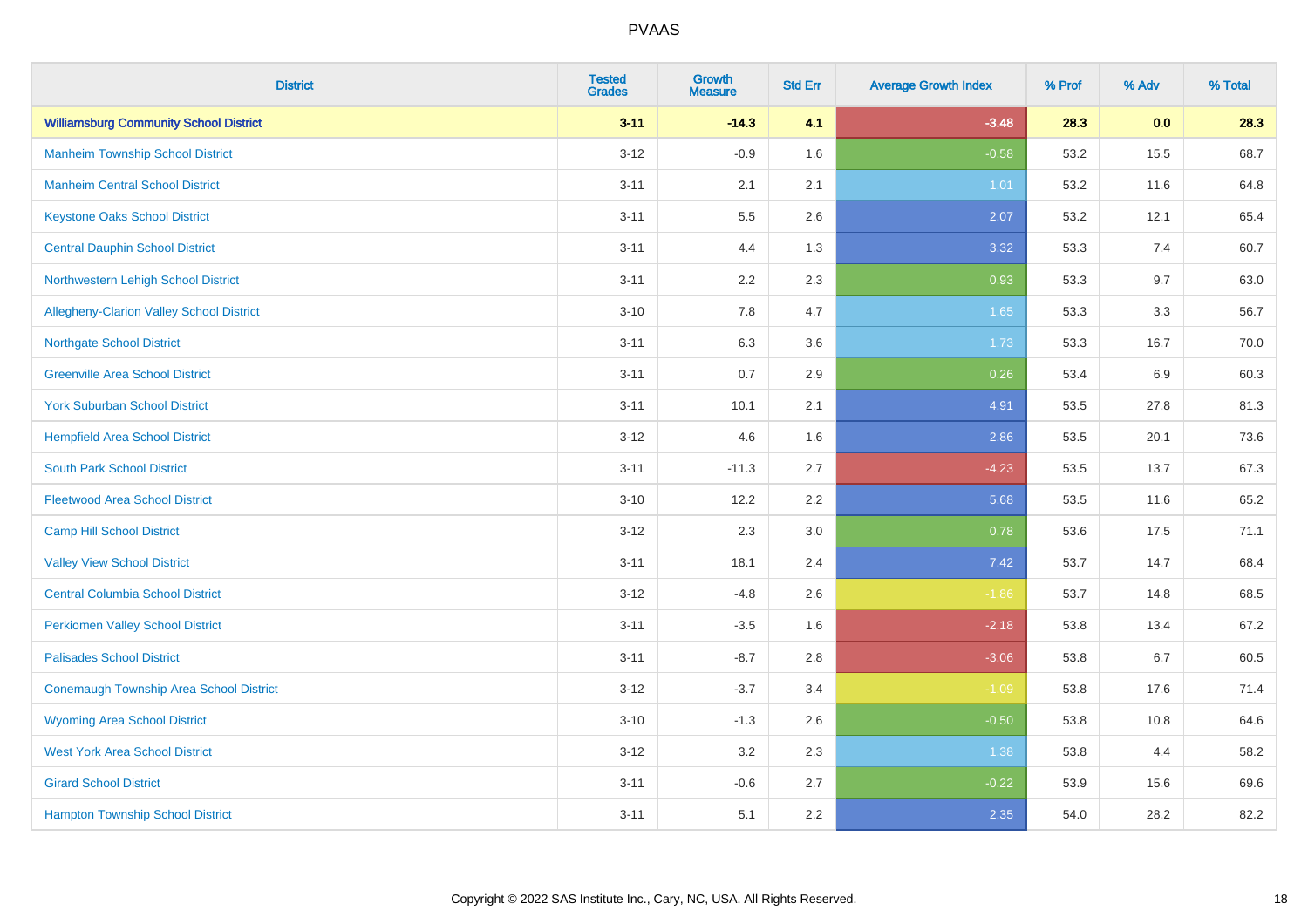| <b>District</b>                               | <b>Tested</b><br><b>Grades</b> | <b>Growth</b><br><b>Measure</b> | <b>Std Err</b> | <b>Average Growth Index</b> | % Prof | % Adv   | % Total |
|-----------------------------------------------|--------------------------------|---------------------------------|----------------|-----------------------------|--------|---------|---------|
| <b>Williamsburg Community School District</b> | $3 - 11$                       | $-14.3$                         | 4.1            | $-3.48$                     | 28.3   | 0.0     | 28.3    |
| Northern Tioga School District                | $3 - 12$                       | $-7.5$                          | 2.8            | $-2.64$                     | 54.0   | $1.2\,$ | 55.2    |
| <b>Carlisle Area School District</b>          | $3 - 11$                       | $-5.3$                          | 1.9            | $-2.81$                     | 54.0   | 6.3     | 60.3    |
| Johnsonburg Area School District              | $3 - 11$                       | $-14.1$                         | 3.9            | $-3.62$                     | 54.0   | 4.6     | 58.6    |
| <b>Ellwood City Area School District</b>      | $3 - 11$                       | $-4.2$                          | 3.2            | $-1.29$                     | 54.1   | 14.1    | 68.2    |
| <b>Central Greene School District</b>         | $3 - 11$                       | $-1.6$                          | 2.8            | $-0.55$                     | 54.2   | 2.8     | 57.0    |
| <b>West Shore School District</b>             | $3 - 12$                       | 5.0                             | 1.4            | 3.59                        | 54.2   | 9.4     | 63.6    |
| <b>Loyalsock Township School District</b>     | $3 - 12$                       | 4.2                             | 2.8            | 1.47                        | 54.3   | 2.1     | 56.4    |
| <b>Albert Gallatin Area School District</b>   | $3 - 11$                       | $-0.8$                          | 2.4            | $-0.32$                     | 54.5   | 10.0    | 64.6    |
| <b>Wyalusing Area School District</b>         | $3 - 12$                       | 8.8                             | 3.3            | 2.68                        | 54.6   | 11.7    | 66.2    |
| <b>Jenkintown School District</b>             | $3 - 11$                       | 12.5                            | 4.4            | 2.84                        | 54.6   | 29.6    | 84.1    |
| <b>Ephrata Area School District</b>           | $3 - 11$                       | 5.6                             | 1.8            | 3.12                        | 54.7   | 9.5     | 64.2    |
| <b>Chartiers Valley School District</b>       | $3 - 11$                       | $-1.7$                          | 2.0            | $-0.81$                     | 54.7   | 8.4     | 63.1    |
| <b>Derry Township School District</b>         | $3 - 10$                       | 12.8                            | 2.0            | 6.39                        | 54.8   | 25.8    | 80.6    |
| <b>Rose Tree Media School District</b>        | $3 - 10$                       | $-25.6$                         | 2.4            | $-10.76$                    | 54.8   | 6.4     | 61.2    |
| <b>South Eastern School District</b>          | $3 - 11$                       | 0.9                             | 2.4            | 0.39                        | 54.8   | $6.6\,$ | 61.4    |
| <b>Dallas School District</b>                 | $3 - 11$                       | $-2.5$                          | 2.2            | $-1.12$                     | 54.9   | 7.6     | 62.4    |
| Southern Columbia Area School District        | $3 - 11$                       | $-14.6$                         | 3.0            | $-4.92$                     | 55.0   | 4.0     | 59.0    |
| <b>Punxsutawney Area School District</b>      | $3 - 11$                       | 4.2                             | 2.9            | 1.45                        | 55.0   | 5.5     | 60.6    |
| <b>Bellwood-Antis School District</b>         | $3 - 10$                       | $-1.2$                          | 3.2            | $-0.39$                     | 55.1   | 10.1    | 65.2    |
| <b>Southern York County School District</b>   | $3 - 11$                       | 14.2                            | 2.1            | 6.91                        | 55.1   | 18.1    | 73.1    |
| Lampeter-Strasburg School District            | $3 - 12$                       | $-8.6$                          | 2.0            | $-4.33$                     | 55.1   | 9.8     | 64.8    |
| <b>Schuylkill Valley School District</b>      | $3 - 11$                       | 1.4                             | 2.5            | 0.56                        | 55.1   | 10.2    | 65.3    |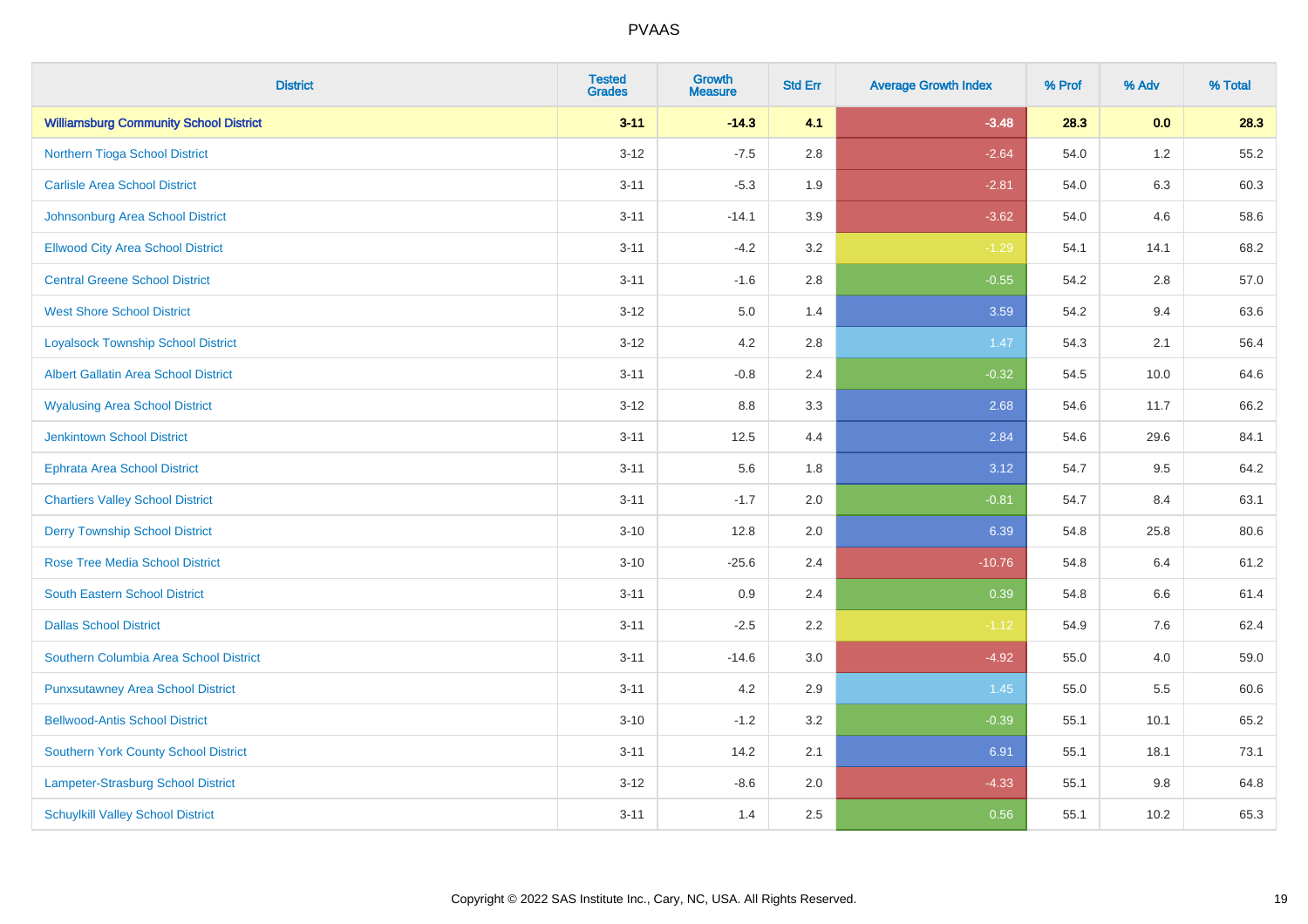| <b>District</b>                               | <b>Tested</b><br><b>Grades</b> | <b>Growth</b><br><b>Measure</b> | <b>Std Err</b> | <b>Average Growth Index</b> | % Prof | % Adv | % Total |
|-----------------------------------------------|--------------------------------|---------------------------------|----------------|-----------------------------|--------|-------|---------|
| <b>Williamsburg Community School District</b> | $3 - 11$                       | $-14.3$                         | 4.1            | $-3.48$                     | 28.3   | 0.0   | 28.3    |
| <b>Wilmington Area School District</b>        | $3 - 11$                       | 7.5                             | 3.0            | 2.48                        | 55.1   | 5.1   | 60.2    |
| <b>Spring Grove Area School District</b>      | $3 - 11$                       | 5.6                             | 2.1            | 2.68                        | 55.1   | 15.0  | 70.1    |
| <b>Quaker Valley School District</b>          | $3 - 11$                       | $-2.8$                          | 2.6            | $-1.08$                     | 55.2   | 13.2  | 68.4    |
| <b>Fort Cherry School District</b>            | $3 - 10$                       | $-5.9$                          | 3.8            | $-1.56$                     | 55.2   | 5.2   | 60.3    |
| <b>York Academy Regional Charter School</b>   | $3 - 11$                       | 9.0                             | 5.0            | 1.79                        | 55.2   | 0.0   | 55.2    |
| <b>Littlestown Area School District</b>       | $3 - 11$                       | 11.4                            | 2.5            | 4.62                        | 55.2   | 10.4  | 65.6    |
| <b>Boyertown Area School District</b>         | $3 - 11$                       | $-4.7$                          | 1.5            | $-3.17$                     | 55.2   | 11.3  | 66.5    |
| <b>Brookville Area School District</b>        | $3 - 11$                       | 6.9                             | 3.0            | 2.30                        | 55.2   | 15.6  | 70.8    |
| <b>Sharpsville Area School District</b>       | $3 - 11$                       | $-1.4$                          | 3.5            | $-0.40$                     | 55.2   | 13.4  | 68.7    |
| <b>Delaware Valley School District</b>        | $3 - 11$                       | 12.6                            | 1.8            | 6.93                        | 55.2   | 16.2  | 71.4    |
| <b>Upper Adams School District</b>            | $3 - 11$                       | 1.3                             | 2.9            | 0.47                        | 55.2   | 8.6   | 63.8    |
| Lake-Lehman School District                   | $3 - 11$                       | 10.8                            | 2.7            | 3.93                        | 55.3   | 7.9   | 63.2    |
| <b>Kutztown Area School District</b>          | $3 - 12$                       | $-0.2$                          | 3.2            | $-0.05$                     | 55.4   | 13.3  | 68.7    |
| <b>Windber Area School District</b>           | $3 - 11$                       | $-7.2$                          | 3.2            | $-2.24$                     | 55.4   | 7.2   | 62.6    |
| Pennsylvania Leadership Charter School        | $3 - 11$                       | 4.6                             | 2.2            | 2.13                        | 55.4   | 11.2  | 66.7    |
| <b>Greater Latrobe School District</b>        | $3 - 11$                       | 0.6                             | 1.9            | 0.31                        | 55.5   | 14.1  | 69.5    |
| <b>Central York School District</b>           | $3 - 12$                       | 12.3                            | 1.7            | 7.20                        | 55.5   | 11.5  | 67.0    |
| <b>Millcreek Township School District</b>     | $3 - 11$                       | 3.1                             | 1.5            | 2.06                        | 55.6   | 14.2  | 69.7    |
| <b>Belle Vernon Area School District</b>      | $3 - 11$                       | 6.5                             | 2.6            | 2.44                        | 55.6   | 11.1  | 66.7    |
| <b>Lower Merion School District</b>           | $3 - 11$                       | 19.0                            | 1.3            | 14.93                       | 55.6   | 29.9  | 85.5    |
| West Jefferson Hills School District          | $3 - 11$                       | 1.8                             | 2.1            | 0.88                        | 55.7   | 20.8  | 76.4    |
| <b>Wyomissing Area School District</b>        | $3 - 12$                       | $0.8\,$                         | 2.6            | 0.33                        | 55.7   | 17.6  | 73.3    |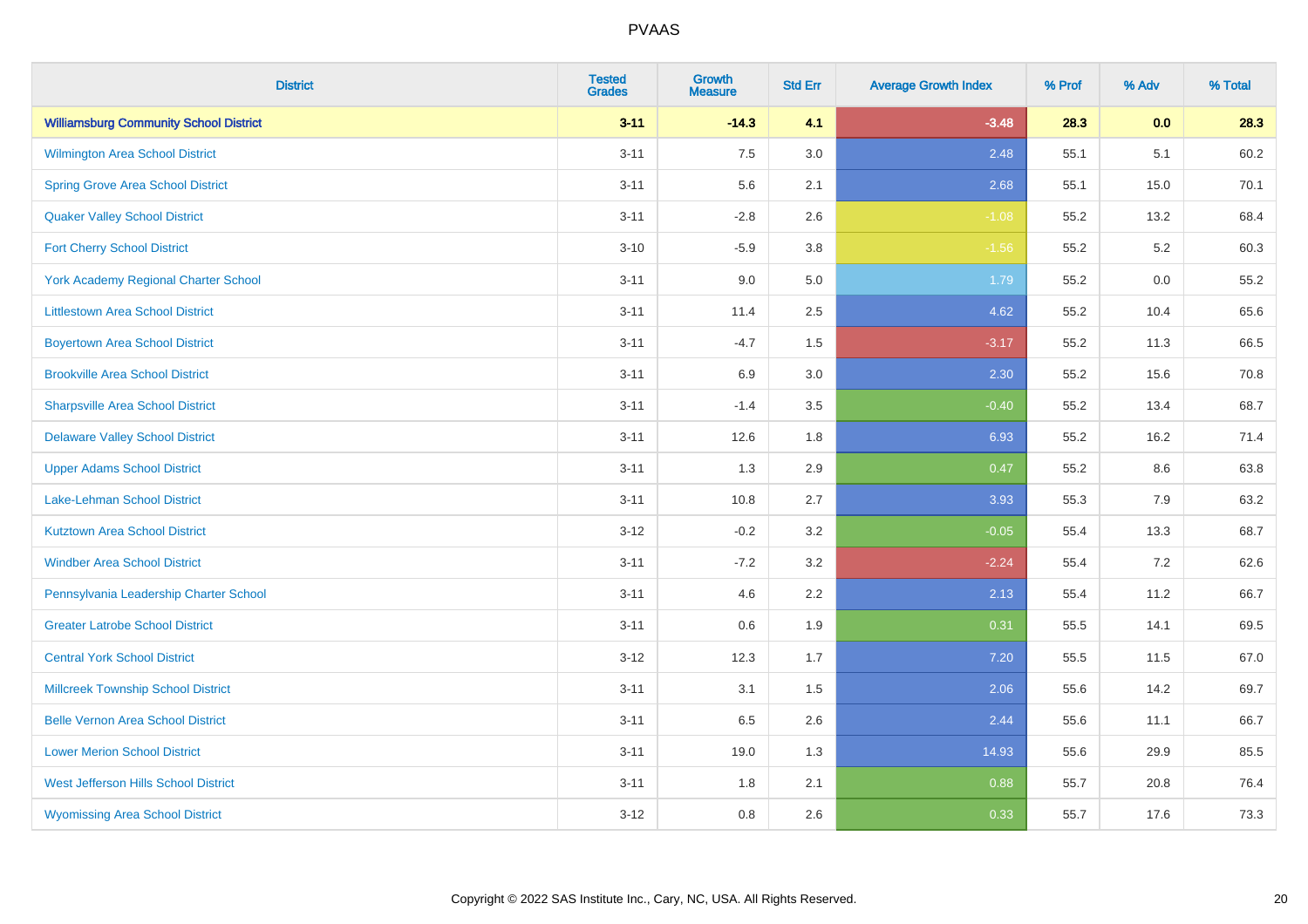| <b>District</b>                               | <b>Tested</b><br><b>Grades</b> | <b>Growth</b><br><b>Measure</b> | <b>Std Err</b> | <b>Average Growth Index</b> | % Prof | % Adv   | % Total |
|-----------------------------------------------|--------------------------------|---------------------------------|----------------|-----------------------------|--------|---------|---------|
| <b>Williamsburg Community School District</b> | $3 - 11$                       | $-14.3$                         | 4.1            | $-3.48$                     | 28.3   | 0.0     | 28.3    |
| <b>Charleroi School District</b>              | $3 - 11$                       | $-2.6$                          | 3.0            | $-0.86$                     | 55.7   | 7.4     | 63.1    |
| <b>Coudersport Area School District</b>       | $3 - 11$                       | 7.7                             | 3.7            | 2.06                        | 55.7   | 8.2     | 63.9    |
| <b>East Penn School District</b>              | $3 - 11$                       | 4.1                             | 1.3            | 3.27                        | 55.8   | 11.5    | 67.3    |
| <b>North Penn School District</b>             | $3 - 11$                       | 9.1                             | 1.1            | 8.36                        | 55.8   | 17.0    | 72.8    |
| <b>Blackhawk School District</b>              | $3 - 11$                       | 4.7                             | 2.3            | 2.01                        | 55.8   | 8.8     | 64.6    |
| <b>Bloomsburg Area School District</b>        | $3 - 10$                       | 0.7                             | 3.0            | 0.23                        | 55.9   | 11.8    | 67.6    |
| <b>Dallastown Area School District</b>        | $3 - 11$                       | 13.5                            | 1.5            | 8.84                        | 56.0   | 17.9    | 73.8    |
| <b>Mercer Area School District</b>            | $3 - 11$                       | $-0.2$                          | 3.3            | $-0.06$                     | 56.0   | 8.0     | 64.0    |
| <b>Abington School District</b>               | $3 - 10$                       | $-11.5$                         | 1.9            | $-6.00$                     | 56.2   | 11.6    | 67.8    |
| <b>Slippery Rock Area School District</b>     | $3 - 11$                       | $-6.3$                          | 2.5            | $-2.51$                     | 56.2   | 9.5     | 65.7    |
| <b>Otto-Eldred School District</b>            | $3 - 11$                       | $-0.7$                          | 4.2            | $-0.15$                     | 56.2   | 6.2     | 62.5    |
| <b>Central Cambria School District</b>        | $3 - 11$                       | 3.0                             | 2.5            | 1.17                        | 56.2   | 9.7     | 66.0    |
| <b>Avon Grove School District</b>             | $3 - 10$                       | 10.0                            | 1.6            | 6.26                        | 56.3   | 18.6    | 74.9    |
| <b>Eastern York School District</b>           | $3 - 11$                       | 9.6                             | 2.6            | 3.71                        | 56.3   | 12.6    | 68.9    |
| Palmyra Area School District                  | $3 - 11$                       | 5.6                             | 1.9            | 2.96                        | 56.4   | 15.6    | 72.0    |
| <b>Bermudian Springs School District</b>      | $3 - 11$                       | $-5.5$                          | 2.9            | $-1.94$                     | 56.4   | $6.8\,$ | 63.2    |
| Pennsylvania Virtual Charter School           | $3 - 11$                       | 11.8                            | 3.5            | 3.37                        | 56.5   | 11.1    | 67.6    |
| <b>Quakertown Community School District</b>   | $3 - 12$                       | $-4.4$                          | 1.6            | $-2.70$                     | 56.5   | 10.0    | 66.6    |
| <b>Western Beaver County School District</b>  | $3 - 11$                       | $-7.8$                          | $4.2\,$        | $-1.87$                     | 56.5   | 6.5     | 63.0    |
| Fox Chapel Area School District               | $3 - 11$                       | 9.8                             | 1.8            | 5.36                        | 56.6   | 28.6    | 85.2    |
| <b>Carbondale Area School District</b>        | $3 - 10$                       | 7.4                             | 3.3            | 2.25                        | 56.6   | 2.6     | 59.2    |
| <b>West Perry School District</b>             | $3 - 11$                       | 12.5                            | 2.5            | 4.99                        | 56.6   | 8.4     | 65.0    |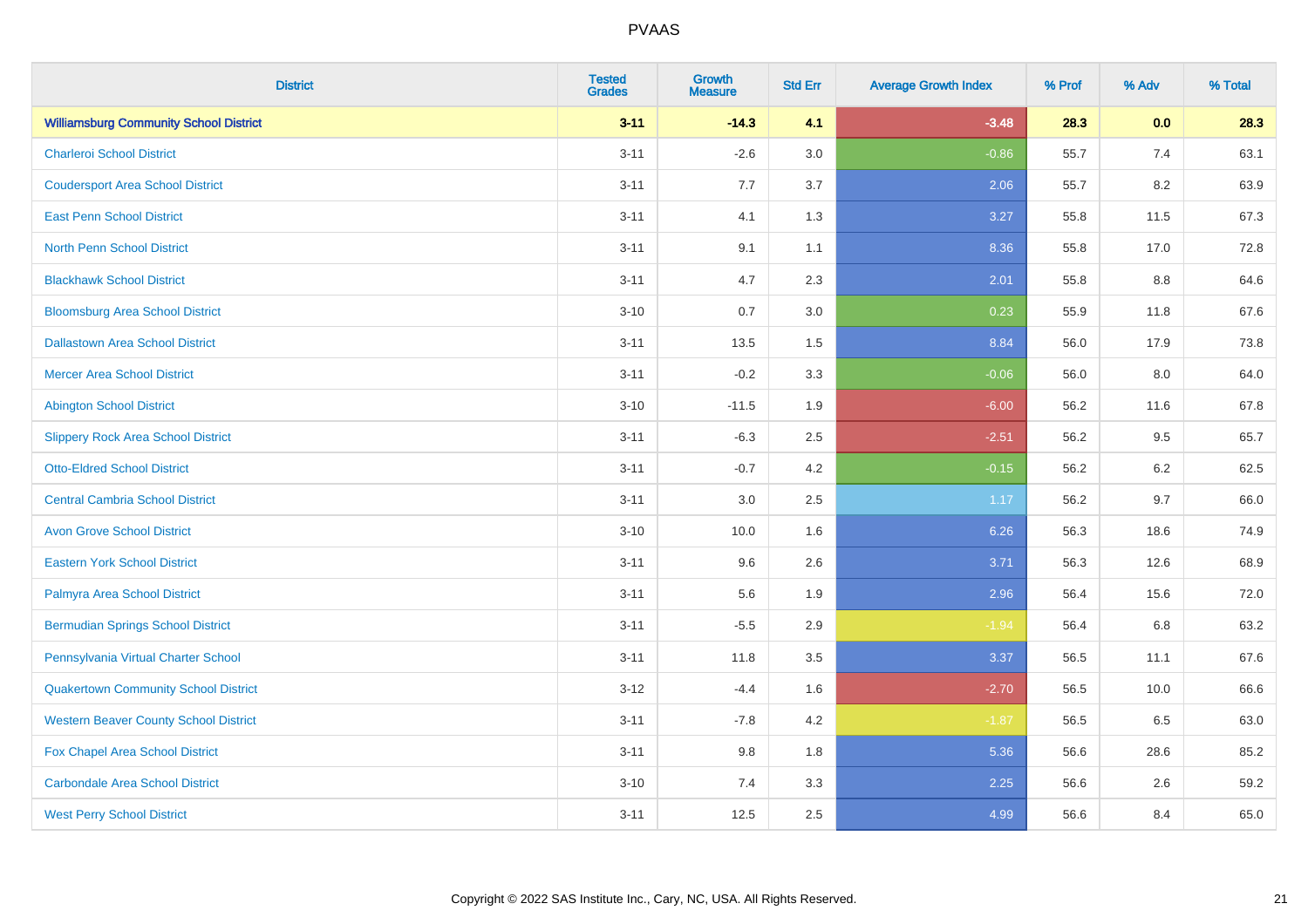| <b>District</b>                               | <b>Tested</b><br><b>Grades</b> | <b>Growth</b><br><b>Measure</b> | <b>Std Err</b> | <b>Average Growth Index</b> | % Prof | % Adv   | % Total |
|-----------------------------------------------|--------------------------------|---------------------------------|----------------|-----------------------------|--------|---------|---------|
| <b>Williamsburg Community School District</b> | $3 - 11$                       | $-14.3$                         | 4.1            | $-3.48$                     | 28.3   | 0.0     | 28.3    |
| 21st Century Cyber Charter School             | $6 - 12$                       | 5.7                             | 2.3            | 2.50                        | 56.7   | $8.3\,$ | 65.0    |
| <b>Southmoreland School District</b>          | $3 - 11$                       | $-8.3$                          | 3.6            | $-2.32$                     | 56.8   | 7.2     | 64.0    |
| Selinsgrove Area School District              | $3 - 12$                       | 8.3                             | 2.3            | 3.54                        | 56.8   | 10.0    | 66.8    |
| <b>Clarion-Limestone Area School District</b> | $3 - 12$                       | $-2.5$                          | 4.1            | $-0.60$                     | 56.8   | 6.8     | 63.6    |
| <b>Central Valley School District</b>         | $3 - 10$                       | 4.8                             | 2.4            | 1.98                        | 56.9   | 9.0     | 65.9    |
| Owen J Roberts School District                | $3 - 11$                       | $-12.3$                         | 1.6            | $-7.61$                     | 57.0   | 11.9    | 69.0    |
| <b>Lewisburg Area School District</b>         | $3 - 11$                       | $-2.7$                          | 2.6            | $-1.03$                     | 57.0   | 18.5    | 75.6    |
| Saint Marys Area School District              | $3 - 11$                       | 7.8                             | 2.6            | 3.04                        | 57.0   | 8.2     | 65.2    |
| <b>Hollidaysburg Area School District</b>     | $3 - 11$                       | 6.0                             | 2.1            | 2.88                        | 57.1   | 12.3    | 69.4    |
| <b>Mechanicsburg Area School District</b>     | $3 - 11$                       | 5.9                             | 1.8            | 3.29                        | 57.2   | 13.7    | 70.9    |
| <b>Seneca Valley School District</b>          | $3 - 11$                       | $-1.4$                          | 1.4            | $-0.99$                     | 57.2   | 11.4    | 68.6    |
| <b>Fairview School District</b>               | $3 - 11$                       | 3.4                             | 2.6            | 1.32                        | 57.2   | 17.6    | 74.8    |
| <b>Pleasant Valley School District</b>        | $3 - 11$                       | 3.1                             | 2.0            | 1.57                        | 57.2   | 5.5     | 62.8    |
| <b>Danville Area School District</b>          | $3 - 11$                       | 0.4                             | 2.6            | 0.15                        | 57.4   | 18.4    | 75.7    |
| <b>Northern York County School District</b>   | $3 - 11$                       | 15.6                            | 2.0            | 7.98                        | 57.4   | 11.5    | 68.8    |
| <b>Kiski Area School District</b>             | $3 - 11$                       | $-3.7$                          | 2.0            | $-1.86$                     | 57.4   | 10.4    | 67.8    |
| <b>Crestwood School District</b>              | $3 - 11$                       | $-0.4$                          | 2.4            | $-0.17$                     | 57.4   | 17.0    | 74.4    |
| <b>Beaver Area School District</b>            | $3 - 10$                       | 4.7                             | 2.4            | 1.94                        | 57.4   | 16.8    | 74.2    |
| <b>Palmerton Area School District</b>         | $3 - 11$                       | $-1.2$                          | 3.0            | $-0.39$                     | 57.4   | 5.0     | 62.4    |
| <b>Hermitage School District</b>              | $3 - 12$                       | 3.8                             | 2.4            | 1.60                        | 57.5   | 9.3     | 66.8    |
| <b>Freeport Area School District</b>          | $3 - 10$                       | 9.7                             | 2.5            | 3.91                        | 57.5   | 17.8    | 75.3    |
| <b>Marple Newtown School District</b>         | $3 - 11$                       | 2.0                             | 2.4            | 0.81                        | 57.6   | 12.8    | 70.4    |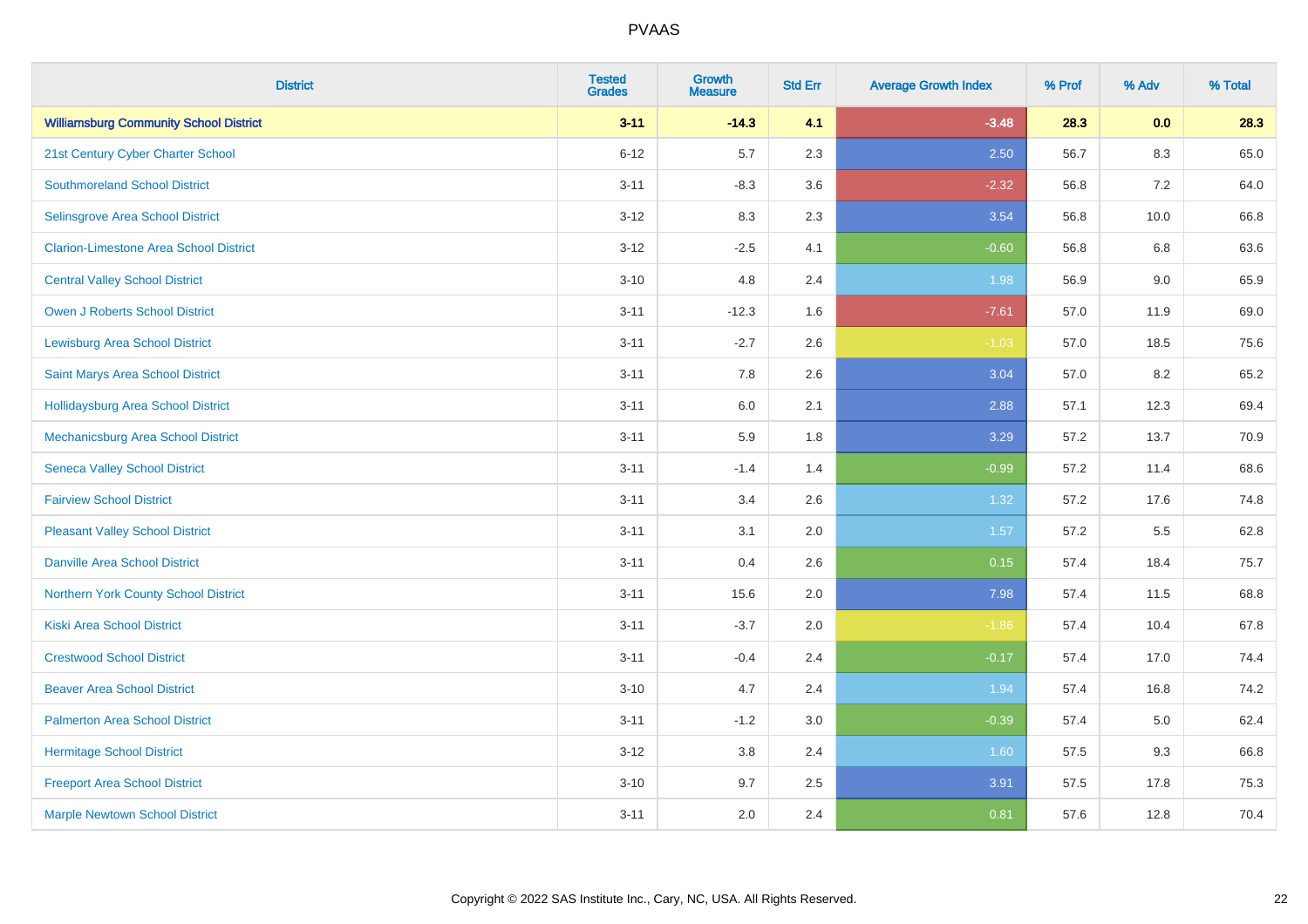| <b>District</b>                                | <b>Tested</b><br><b>Grades</b> | <b>Growth</b><br><b>Measure</b> | <b>Std Err</b> | <b>Average Growth Index</b> | % Prof | % Adv   | % Total |
|------------------------------------------------|--------------------------------|---------------------------------|----------------|-----------------------------|--------|---------|---------|
| <b>Williamsburg Community School District</b>  | $3 - 11$                       | $-14.3$                         | 4.1            | $-3.48$                     | 28.3   | 0.0     | 28.3    |
| <b>Southeastern Greene School District</b>     | $3 - 10$                       | 3.3                             | 4.6            | 0.72                        | 57.6   | 6.1     | 63.6    |
| <b>Mcguffey School District</b>                | $3 - 11$                       | 2.1                             | 2.6            | 0.81                        | 57.7   | 3.1     | 60.8    |
| <b>Upper Perkiomen School District</b>         | $3 - 11$                       | 22.1                            | 2.1            | 10.74                       | 57.7   | 13.2    | 70.9    |
| <b>Mountain View School District</b>           | $3 - 11$                       | 20.9                            | 3.5            | 5.91                        | 57.8   | 20.3    | 78.1    |
| <b>Fairfield Area School District</b>          | $3 - 11$                       | $-5.6$                          | 3.4            | $-1.66$                     | 57.9   | 4.0     | 61.8    |
| <b>Riverview School District</b>               | $3 - 11$                       | $-4.6$                          | 3.8            | $-1.20$                     | 57.9   | 15.8    | 73.7    |
| <b>Upper Moreland Township School District</b> | $3 - 11$                       | $-5.0$                          | 2.2            | $-2.31$                     | 57.9   | 4.0     | 61.9    |
| <b>Mars Area School District</b>               | $3 - 10$                       | 5.7                             | 2.1            | 2.75                        | 57.9   | 18.2    | 76.1    |
| <b>Midd-West School District</b>               | $3 - 11$                       | 10.3                            | 2.7            | 3.80                        | 58.0   | 13.4    | 71.4    |
| <b>State College Area School District</b>      | $3 - 11$                       | 20.5                            | 1.4            | 14.33                       | 58.0   | 25.9    | 84.0    |
| <b>Parkland School District</b>                | $3 - 11$                       | 5.3                             | 1.2            | 4.30                        | 58.0   | 22.3    | 80.4    |
| <b>Hempfield School District</b>               | $3 - 11$                       | 0.1                             | 1.4            | 0.08                        | 58.2   | $9.9\,$ | 68.2    |
| <b>Abington Heights School District</b>        | $3 - 11$                       | 13.5                            | 2.2            | 6.27                        | 58.3   | 16.2    | 74.5    |
| <b>Wissahickon School District</b>             | $3 - 10$                       | 12.5                            | 1.8            | 6.85                        | 58.3   | 22.4    | 80.7    |
| <b>Commodore Perry School District</b>         | $3 - 11$                       | 3.2                             | 5.5            | 0.58                        | 58.3   | 0.0     | 58.3    |
| <b>Hopewell Area School District</b>           | $3 - 11$                       | 2.6                             | 2.7            | 0.97                        | 58.4   | 4.0     | 62.4    |
| <b>Norwin School District</b>                  | $3 - 11$                       | 18.0                            | 1.7            | 10.37                       | 58.5   | 27.0    | 85.4    |
| <b>Burrell School District</b>                 | $3 - 11$                       | 4.5                             | 3.1            | 1.48                        | 58.5   | 13.8    | 72.3    |
| <b>Baldwin-Whitehall School District</b>       | $3 - 11$                       | 1.8                             | 1.9            | 0.94                        | 58.6   | 8.6     | 67.1    |
| <b>Moon Area School District</b>               | $3 - 11$                       | 8.2                             | 1.9            | 4.25                        | 58.7   | 18.5    | 77.2    |
| <b>Neshaminy School District</b>               | $3 - 11$                       | 4.0                             | 1.3            | 3.02                        | 58.7   | 9.5     | 68.2    |
| <b>Canon-Mcmillan School District</b>          | $3 - 11$                       | $-0.8$                          | 1.6            | $-0.50$                     | 58.7   | 15.9    | 74.6    |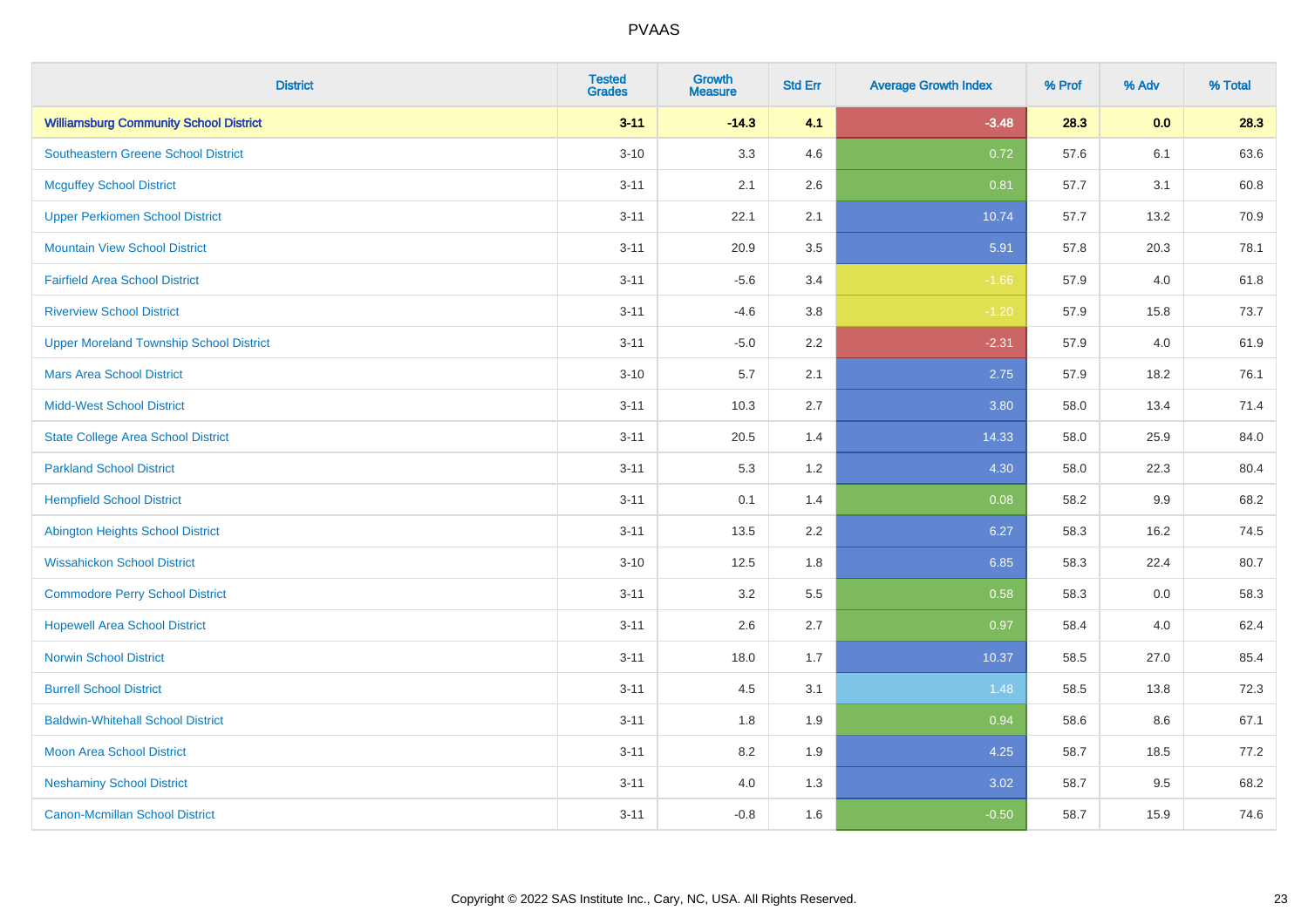| <b>District</b>                                    | <b>Tested</b><br><b>Grades</b> | <b>Growth</b><br><b>Measure</b> | <b>Std Err</b> | <b>Average Growth Index</b> | % Prof | % Adv   | % Total |
|----------------------------------------------------|--------------------------------|---------------------------------|----------------|-----------------------------|--------|---------|---------|
| <b>Williamsburg Community School District</b>      | $3 - 11$                       | $-14.3$                         | 4.1            | $-3.48$                     | 28.3   | 0.0     | 28.3    |
| <b>Avon Grove Charter School</b>                   | $3 - 11$                       | 9.0                             | 2.9            | 3.13                        | 58.8   | 16.7    | 75.5    |
| <b>North Hills School District</b>                 | $3 - 11$                       | $-1.8$                          | 1.8            | $-0.96$                     | 59.1   | 14.1    | 73.2    |
| <b>School Lane Charter School</b>                  | $3 - 11$                       | 12.4                            | 3.6            | 3.43                        | 59.1   | $9.8\,$ | 68.9    |
| <b>Ligonier Valley School District</b>             | $3 - 11$                       | 4.2                             | 3.1            | 1.34                        | 59.1   | 10.3    | 69.5    |
| <b>Nazareth Area School District</b>               | $3 - 11$                       | $-4.7$                          | 1.7            | $-2.82$                     | 59.2   | 9.9     | 69.0    |
| <b>Westinghouse Arts Academy Charter School</b>    | $9 - 10$                       | $-0.7$                          | 3.6            | $-0.19$                     | 59.2   | 8.4     | 67.6    |
| <b>Upper Merion Area School District</b>           | $3 - 11$                       | 15.3                            | 2.0            | 7.62                        | 59.3   | 19.3    | 78.6    |
| Capital Area School for the Arts Charter School    | $9 - 11$                       | 5.8                             | 4.1            | 1.39                        | 59.3   | 18.6    | 78.0    |
| <b>North Allegheny School District</b>             | $3 - 11$                       | 17.4                            | 1.3            | 13.52                       | 59.5   | 28.1    | 87.6    |
| <b>Lincoln Park Performing Arts Charter School</b> | $7 - 11$                       | 3.6                             | 2.5            | 1.42                        | 59.6   | 14.7    | 74.3    |
| <b>Chartiers-Houston School District</b>           | $3 - 10$                       | $-8.6$                          | 3.5            | $-2.41$                     | 59.7   | 4.5     | 64.2    |
| <b>Avonworth School District</b>                   | $3 - 10$                       | $-12.6$                         | 3.1            | $-4.01$                     | 59.8   | 4.6     | 64.4    |
| <b>Peters Township School District</b>             | $3 - 11$                       | $5.0\,$                         | 1.8            | 2.76                        | 59.8   | 26.1    | 85.9    |
| <b>Phoenixville Area School District</b>           | $3 - 11$                       | $-1.7$                          | 2.1            | $-0.83$                     | 59.9   | 10.6    | 70.5    |
| <b>Derry Area School District</b>                  | $3 - 11$                       | 13.2                            | 2.8            | 4.69                        | 60.0   | 12.5    | 72.5    |
| Downingtown Area School District                   | $3 - 11$                       | 12.1                            | 1.1            | 10.67                       | 60.0   | 23.5    | 83.6    |
| <b>Pennsbury School District</b>                   | $3 - 11$                       | 11.7                            | 1.5            | 7.90                        | 60.1   | 21.3    | 81.3    |
| South Western School District                      | $3 - 12$                       | 3.9                             | 1.9            | 2.08                        | 60.2   | 8.1     | 68.3    |
| <b>Colonial School District</b>                    | $3 - 11$                       | 14.0                            | 1.7            | 8.21                        | 60.2   | 19.6    | 79.8    |
| <b>Conestoga Valley School District</b>            | $3 - 11$                       | 8.7                             | 1.8            | 4.69                        | 60.3   | 13.5    | 73.8    |
| <b>United School District</b>                      | $3 - 11$                       | 2.1                             | 3.4            | 0.63                        | 60.3   | 6.6     | 66.9    |
| <b>Lakeview School District</b>                    | $3 - 11$                       | $-0.9$                          | 3.7            | $-0.24$                     | 60.3   | 3.2     | 63.5    |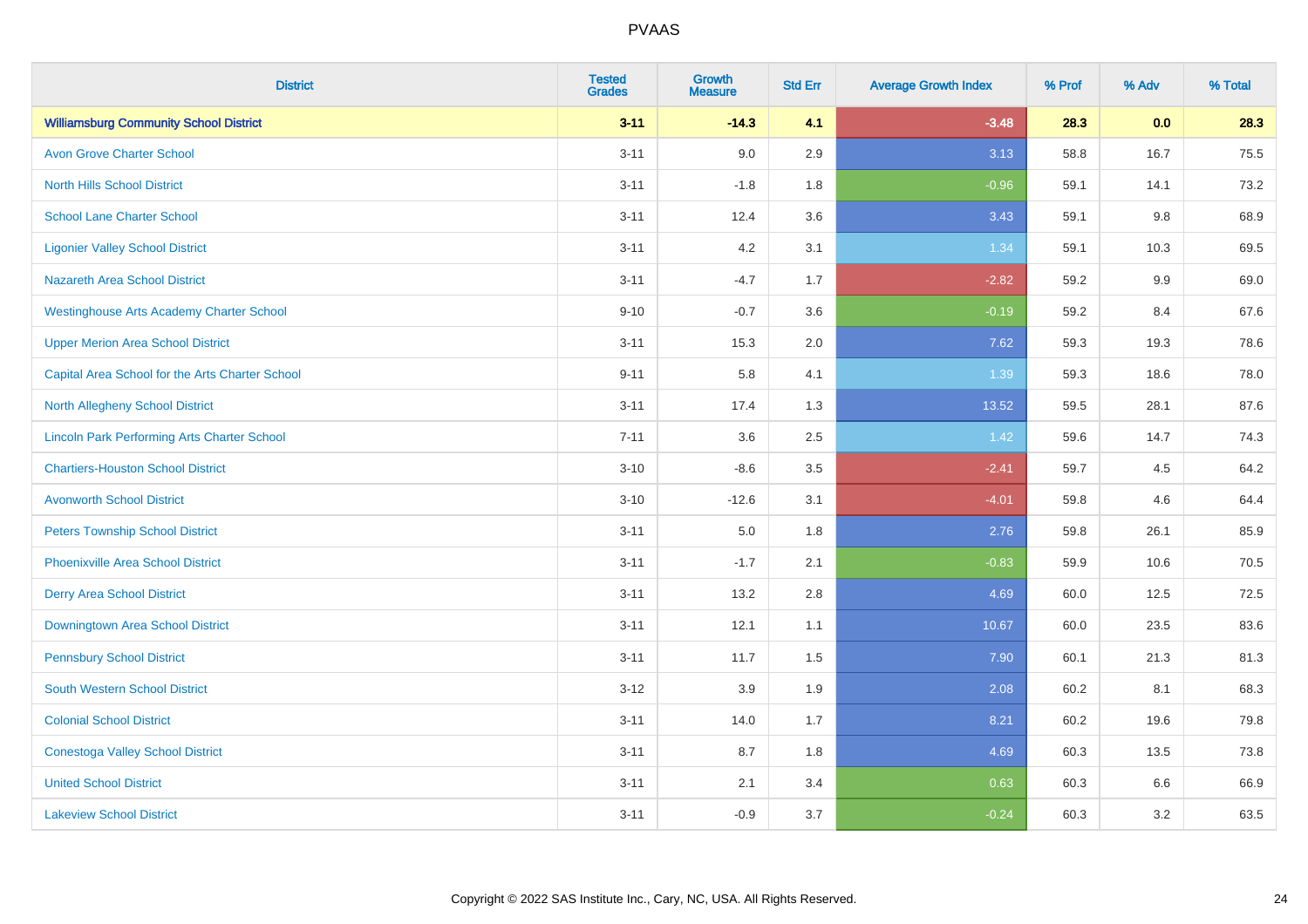| <b>District</b>                               | <b>Tested</b><br><b>Grades</b> | <b>Growth</b><br><b>Measure</b> | <b>Std Err</b> | <b>Average Growth Index</b> | % Prof | % Adv   | % Total |
|-----------------------------------------------|--------------------------------|---------------------------------|----------------|-----------------------------|--------|---------|---------|
| <b>Williamsburg Community School District</b> | $3 - 11$                       | $-14.3$                         | 4.1            | $-3.48$                     | 28.3   | 0.0     | 28.3    |
| <b>Tyrone Area School District</b>            | $3 - 12$                       | 19.7                            | 2.5            | 7.87                        | 60.4   | 16.7    | 77.1    |
| <b>Everett Area School District</b>           | $3 - 11$                       | 5.0                             | 3.4            | 1.47                        | 60.5   | 1.3     | 61.8    |
| <b>Donegal School District</b>                | $3 - 12$                       | 3.1                             | 2.4            | 1.29                        | 60.6   | 9.1     | 69.7    |
| <b>Pine-Richland School District</b>          | $3 - 11$                       | 11.5                            | 1.8            | 6.31                        | 60.6   | 24.4    | 85.0    |
| <b>Cumberland Valley School District</b>      | $3 - 12$                       | 18.5                            | 1.3            | 14.64                       | 60.7   | 23.4    | 84.1    |
| East Pennsboro Area School District           | $3 - 11$                       | $-4.2$                          | 2.5            | $-1.71$                     | 60.8   | 8.5     | 69.3    |
| <b>Upper Dublin School District</b>           | $3 - 12$                       | 15.4                            | 1.8            | 8.53                        | 60.8   | 24.8    | 85.6    |
| Spring-Ford Area School District              | $3 - 11$                       | 6.0                             | 1.3            | 4.46                        | 60.8   | 16.5    | 77.4    |
| <b>Springfield School District</b>            | $3 - 11$                       | 13.8                            | 1.7            | 7.99                        | 60.9   | 21.5    | 82.4    |
| <b>New Brighton Area School District</b>      | $3 - 11$                       | 4.6                             | 3.1            | 1.47                        | 60.9   | 5.8     | 66.7    |
| South Fayette Township School District        | $3 - 11$                       | 1.7                             | 2.0            | 0.88                        | 61.0   | 26.5    | 87.6    |
| <b>Montour School District</b>                | $3 - 11$                       | $-1.8$                          | 2.1            | $-0.88$                     | 61.4   | 15.1    | 76.5    |
| <b>Deer Lakes School District</b>             | $3 - 11$                       | 17.0                            | 2.7            | 6.32                        | 61.5   | 16.4    | 77.9    |
| Penn Cambria School District                  | $3 - 11$                       | $-0.0$                          | 2.7            | $-0.01$                     | 61.5   | 7.7     | 69.2    |
| <b>Union Area School District</b>             | $3 - 11$                       | 1.9                             | 4.3            | 0.44                        | 61.5   | $0.0\,$ | 61.5    |
| <b>Halifax Area School District</b>           | $3 - 11$                       | 4.7                             | 3.9            | 1.22                        | 61.5   | 9.6     | 71.2    |
| <b>Souderton Area School District</b>         | $3 - 11$                       | 12.4                            | 1.5            | 8.28                        | 61.7   | 15.2    | 76.9    |
| <b>Upper Saint Clair School District</b>      | $3 - 11$                       | 18.5                            | 1.7            | 10.65                       | 61.8   | 30.1    | 91.9    |
| Mt Lebanon School District                    | $3 - 11$                       | $-1.0$                          | 1.5            | $-0.70$                     | 61.9   | 24.0    | 85.9    |
| <b>Richland School District</b>               | $3 - 11$                       | 6.7                             | 2.9            | 2.33                        | 62.2   | 19.2    | 81.4    |
| <b>General Mclane School District</b>         | $3 - 11$                       | 3.1                             | 2.9            | 1.07                        | 62.3   | 4.9     | 67.2    |
| <b>Penn-Trafford School District</b>          | $3 - 11$                       | 13.4                            | 1.7            | 7.87                        | 62.3   | 21.9    | 84.2    |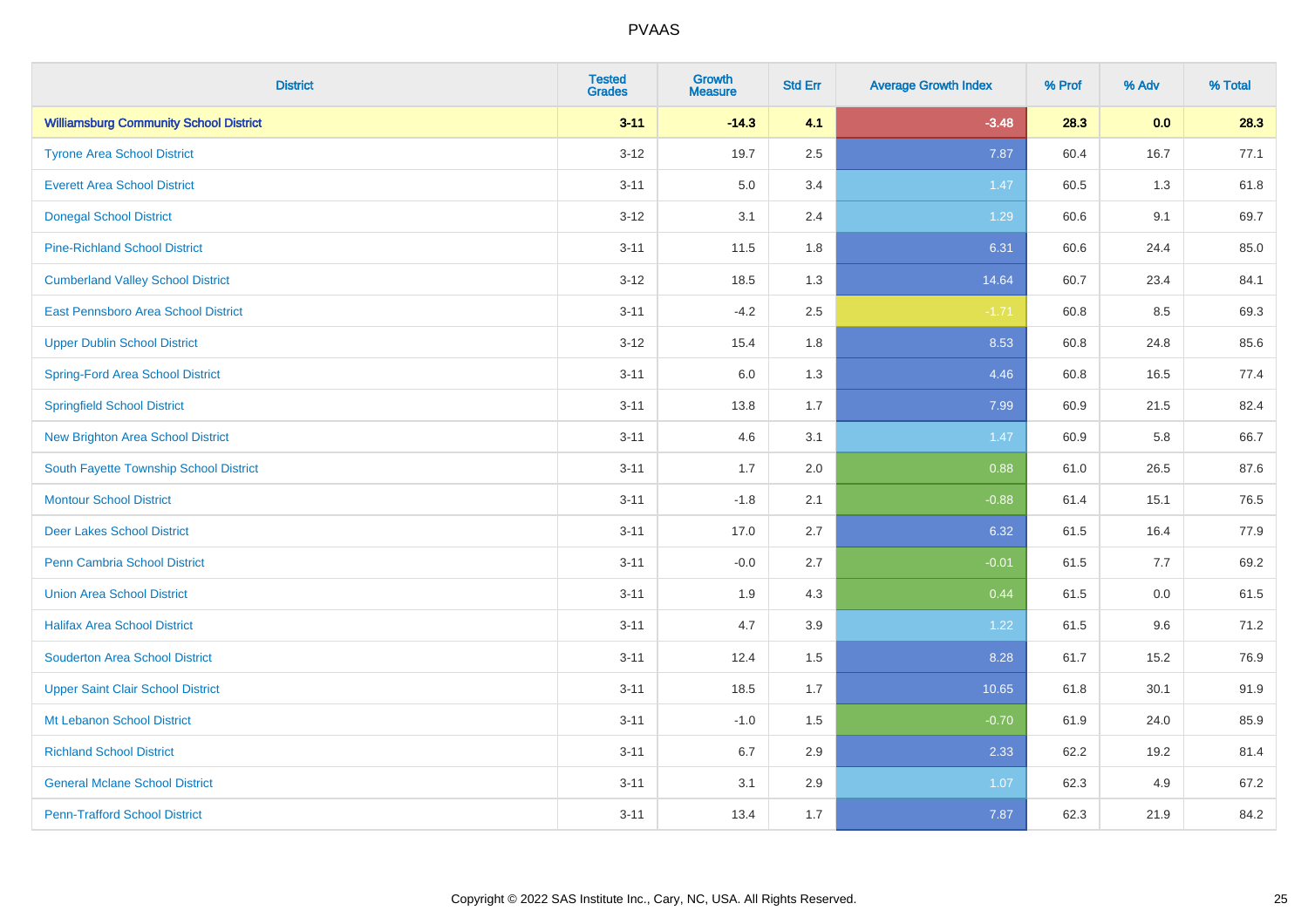| <b>District</b>                                | <b>Tested</b><br><b>Grades</b> | <b>Growth</b><br><b>Measure</b> | <b>Std Err</b> | <b>Average Growth Index</b> | % Prof | % Adv | % Total |
|------------------------------------------------|--------------------------------|---------------------------------|----------------|-----------------------------|--------|-------|---------|
| <b>Williamsburg Community School District</b>  | $3 - 11$                       | $-14.3$                         | 4.1            | $-3.48$                     | 28.3   | 0.0   | 28.3    |
| Lehigh Valley Charter High School For The Arts | $9 - 10$                       | 7.3                             | 2.6            | 2.82                        | 62.3   | 18.2  | 80.5    |
| <b>Neshannock Township School District</b>     | $3 - 10$                       | $-9.7$                          | 2.9            | $-3.34$                     | 62.4   | 5.6   | 67.9    |
| <b>Uniontown Area School District</b>          | $3 - 11$                       | 6.0                             | 3.2            | 1.87                        | 62.4   | 5.9   | 68.2    |
| <b>Greencastle-Antrim School District</b>      | $3 - 11$                       | $-3.0$                          | 2.2            | $-1.36$                     | 62.4   | 9.9   | 72.3    |
| <b>Methacton School District</b>               | $3 - 11$                       | 2.5                             | 1.7            | 1.43                        | 62.5   | 16.4  | 79.0    |
| <b>North East School District</b>              | $3 - 11$                       | $-9.3$                          | 3.1            | $-3.02$                     | 62.6   | 14.4  | 77.0    |
| <b>Springfield Township School District</b>    | $3 - 11$                       | $-18.9$                         | 3.2            | $-5.88$                     | 62.6   | 3.6   | 66.3    |
| <b>Lower Moreland Township School District</b> | $3 - 11$                       | 2.0                             | 2.2            | 0.95                        | 62.8   | 17.0  | 79.8    |
| <b>Council Rock School District</b>            | $3 - 11$                       | 8.9                             | 1.2            | 7.65                        | 62.8   | 16.6  | 79.4    |
| <b>Central Bucks School District</b>           | $3 - 11$                       | 1.6                             | 0.9            | 1.66                        | 63.0   | 16.8  | 79.8    |
| <b>West Allegheny School District</b>          | $3 - 12$                       | 4.0                             | 2.1            | 1.96                        | 63.1   | 15.7  | 78.8    |
| <b>Belmont Charter School</b>                  | $3 - 10$                       | 16.0                            | 6.5            | 2.45                        | 64.3   | 0.0   | 64.3    |
| <b>Wallingford-Swarthmore School District</b>  | $3 - 10$                       | 0.9                             | 2.4            | 0.38                        | 64.4   | 22.7  | 87.1    |
| <b>Jamestown Area School District</b>          | $3 - 11$                       | 13.5                            | 4.2            | 3.19                        | 64.4   | 13.3  | 77.8    |
| <b>Shanksville-Stonycreek School District</b>  | $3 - 10$                       | 7.0                             | 5.9            | 1.20                        | 64.7   | 17.6  | 82.4    |
| <b>Radnor Township School District</b>         | $3 - 12$                       | 1.0                             | 2.1            | 0.50                        | 65.0   | 23.2  | 88.2    |
| <b>Bethel Park School District</b>             | $3 - 11$                       | 5.6                             | 1.8            | 3.18                        | 65.3   | 18.6  | 83.9    |
| <b>Southern Lehigh School District</b>         | $3 - 11$                       | $-0.4$                          | 2.3            | $-0.17$                     | 66.1   | 11.9  | 78.0    |
| <b>Sullivan County School District</b>         | $3 - 10$                       | $-4.0$                          | 4.4            | $-0.90$                     | 66.7   | 2.6   | 69.2    |
| <b>Franklin Regional School District</b>       | $3 - 11$                       | 2.0                             | 1.9            | 1.02                        | 66.7   | 15.5  | 82.1    |
| <b>West Chester Area School District</b>       | $3 - 11$                       | 12.6                            | 1.2            | 10.38                       | 66.8   | 20.2  | 87.0    |
| <b>Garnet Valley School District</b>           | $3 - 10$                       | 10.9                            | 1.7            | 6.53                        | 67.1   | 19.0  | 86.1    |